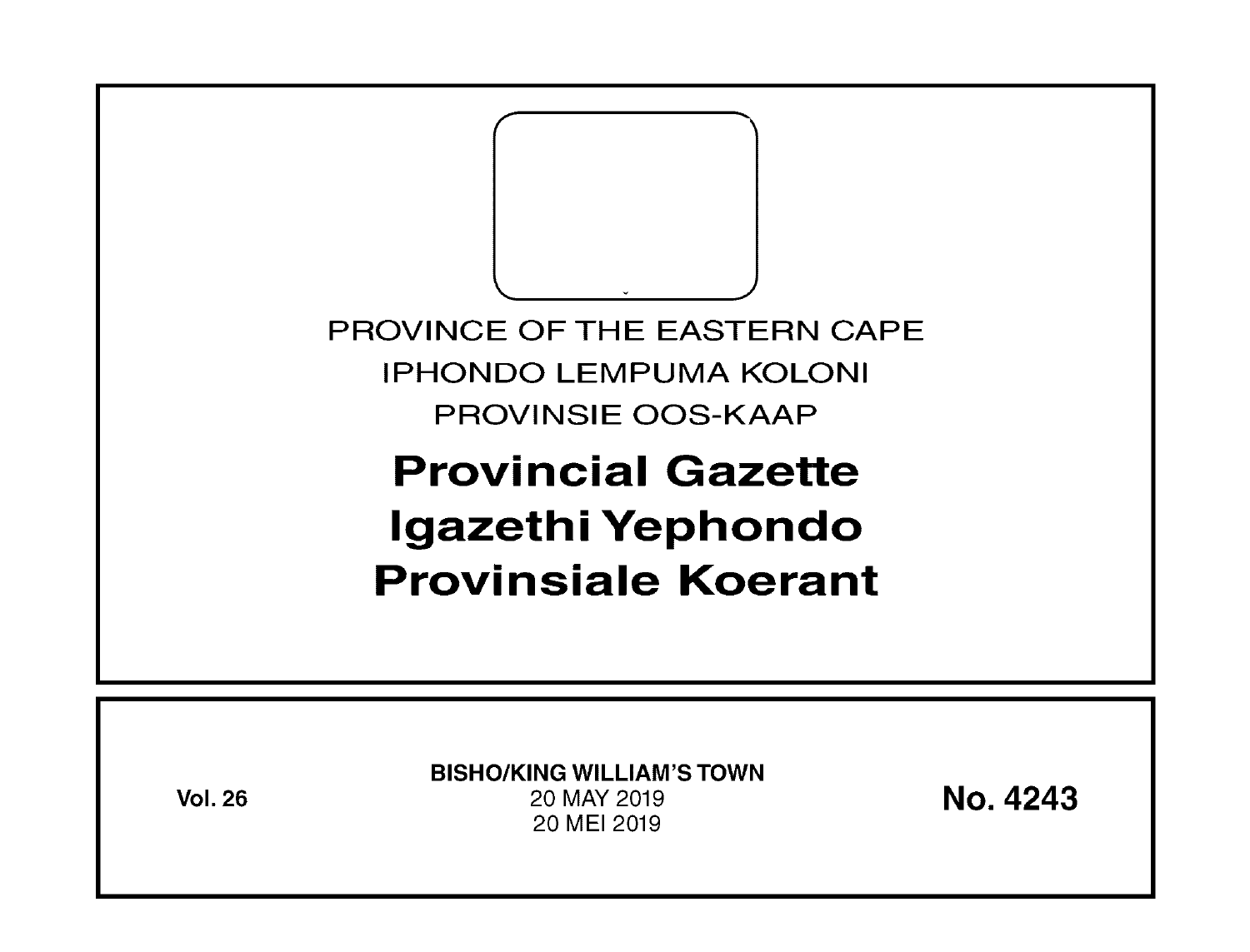## **CONTENTS**

|            |                                                                                                            | Gazette<br>No. | Page<br>No. |
|------------|------------------------------------------------------------------------------------------------------------|----------------|-------------|
|            | <b>GENERAL NOTICES • ALGEMENE KENNISGEWINGS</b>                                                            |                |             |
| 13         | Spatial Planning and Land Use Management Act (16/2013): Erf 3305, Theescombe, Port Elizabeth, Eastern      | 4243           | 11          |
| 14         |                                                                                                            | 4243           | 11          |
| 15         |                                                                                                            | 4243           | 11          |
| 16         | Spatial Planning and Land Use Management Act (16/2013): Erf 373, Fernglen, Port Elizabeth, Eastern Cape    | 4243           | 12          |
|            | <b>PROVINCIAL NOTICES • PROVINSIALE KENNISGEWINGS</b>                                                      |                |             |
| 138        | Spatial Planning and Land Use Management Act (16/2013): Erf 1975, Newton Park, Port Elizabeth, Eastern     |                |             |
| 139        | Spatial Planning and Land Use Management Act (16/2013): Erf 395, Newton Park, Port Elizabeth, Eastern      | 4243           | 12          |
|            |                                                                                                            | 4243           | 12          |
| 140        |                                                                                                            | 4243           | 13          |
|            |                                                                                                            |                |             |
|            | LOCAL AUTHORITY NOTICES • PLAASLIKE OWERHEIDS KENNISGEWINGS                                                |                |             |
| 100        |                                                                                                            | 4243           | 13          |
| 101        | Local Government: Municipal Property Rates Act, 2004 (No. 6 of 2004): Draft Property Rates By-law:         |                |             |
|            | Mhlontio Local Municipality (for implementation on 1 July 2019) and Tariff Policy (for implementation on 1 |                |             |
|            |                                                                                                            | 4243           | 14          |
| 102<br>103 | Local Government: Municipal Property Rates Act (6/2004): Public Notice: Call for Inspection of General     | 4243           | 43          |
|            |                                                                                                            | 4243           | 44          |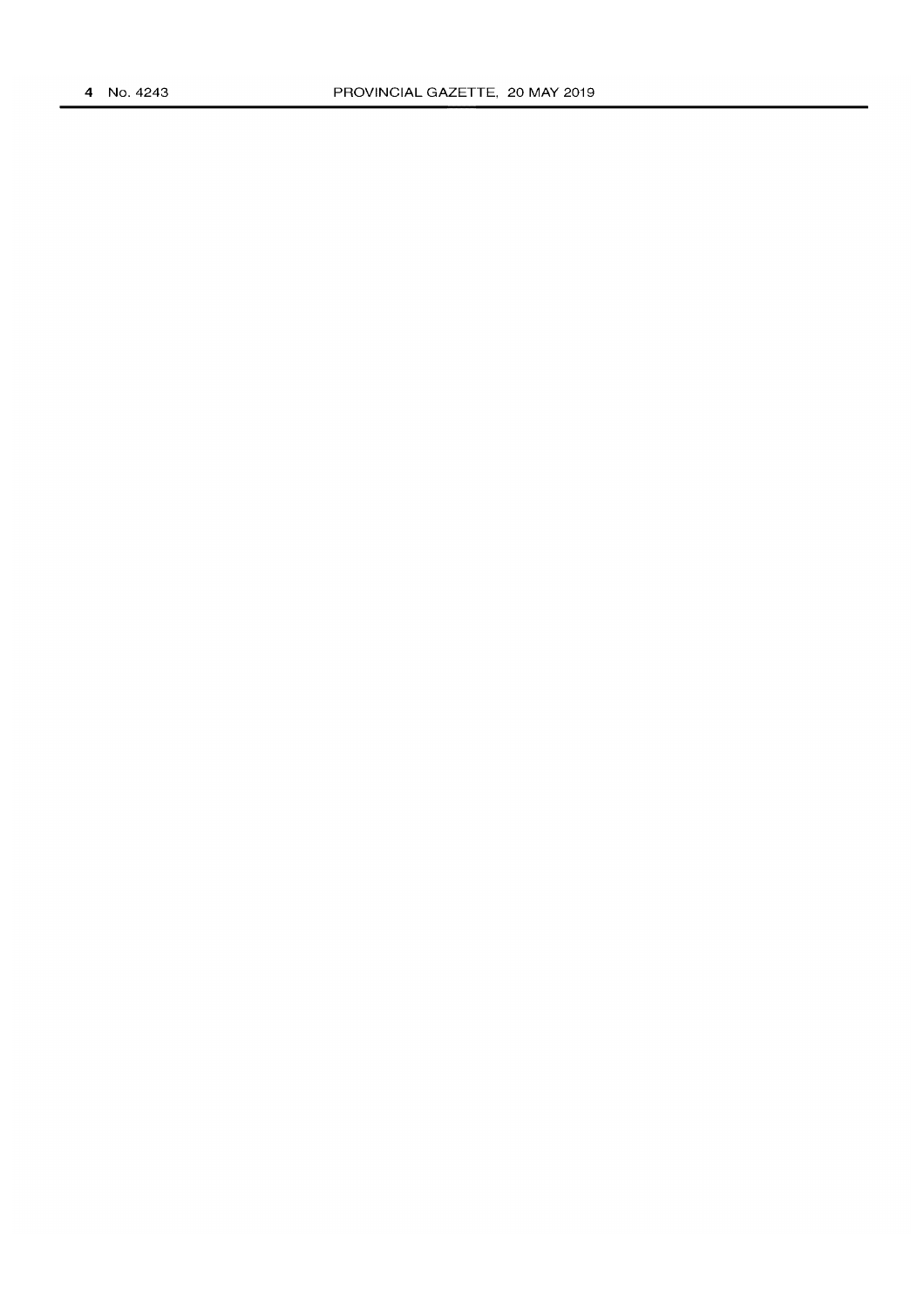$\bar{\mathcal{A}}$ 

 $\overline{\phantom{a}}$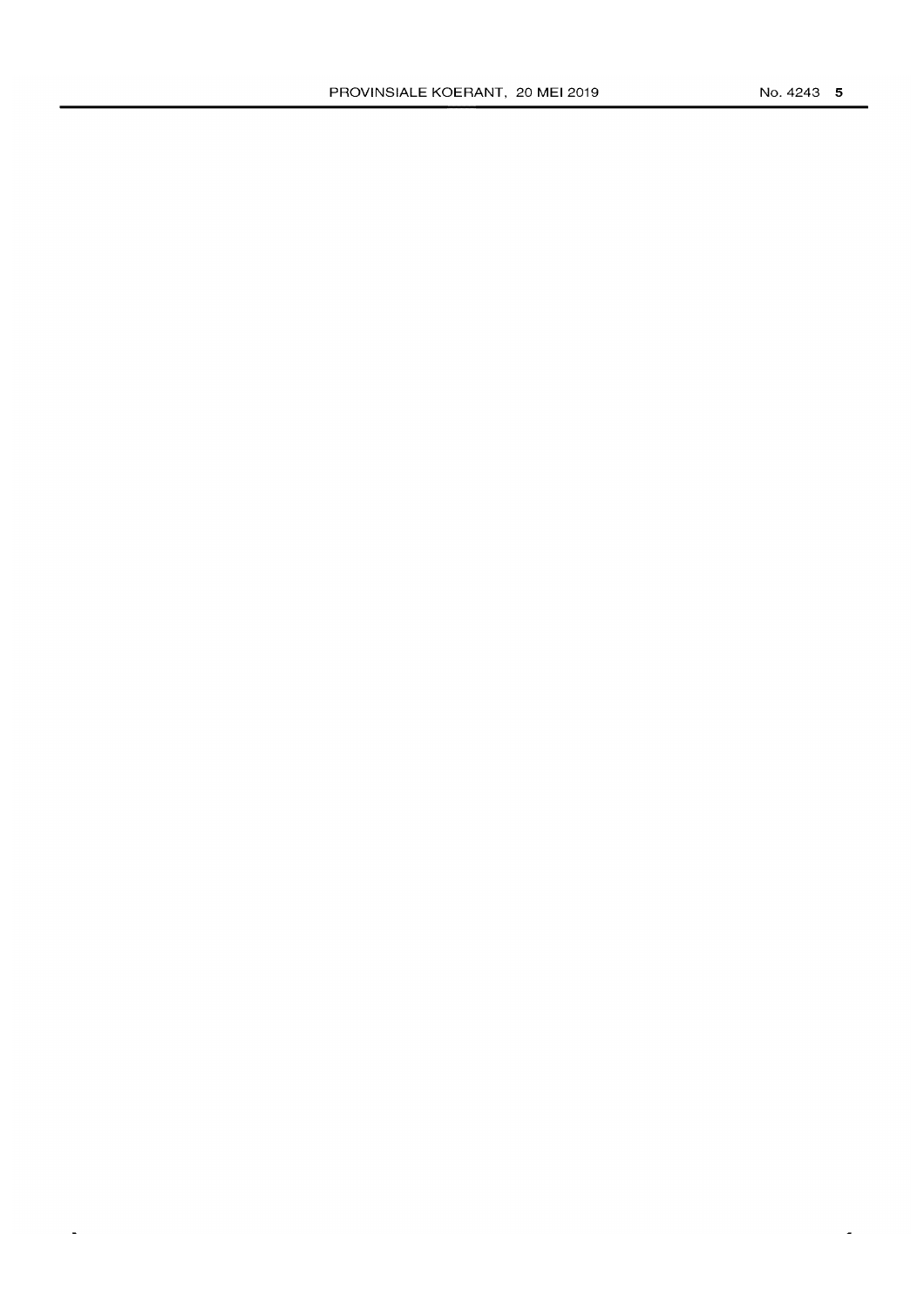$\Box$ 

 $\overline{\phantom{a}}$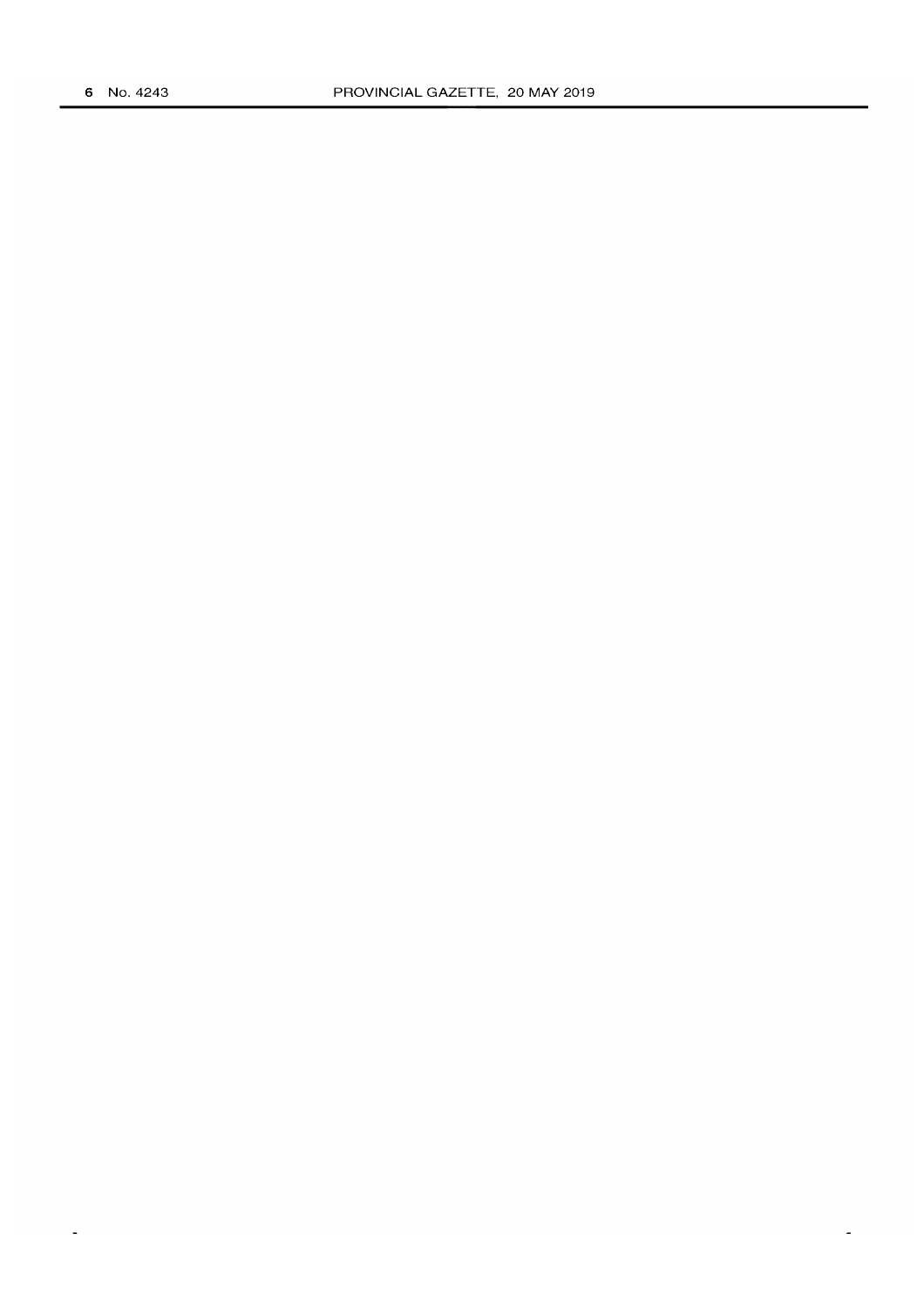$\Box$ 

 $\tilde{\phantom{a}}$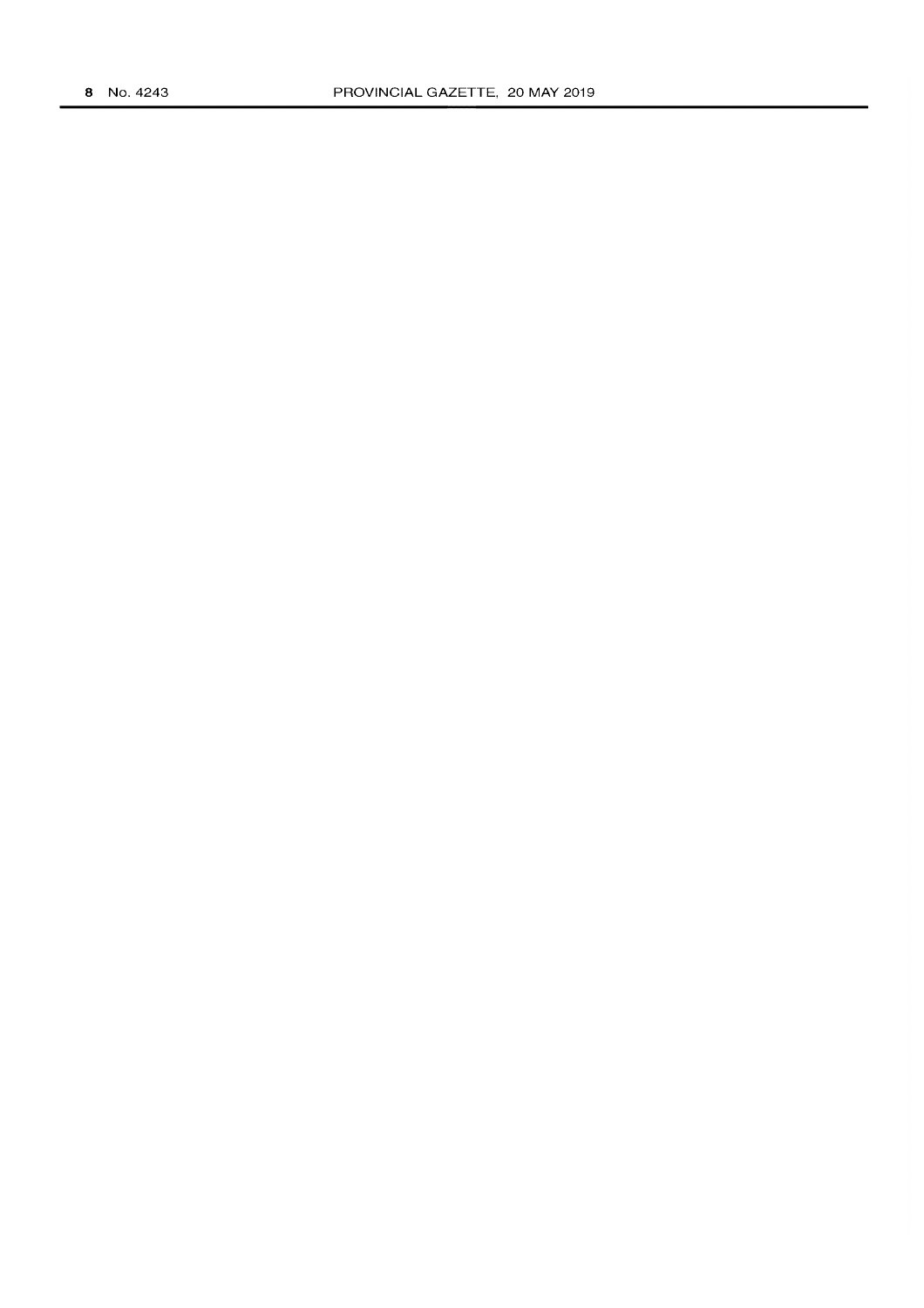$\ddot{\phantom{a}}$ 

 $\tilde{\phantom{a}}$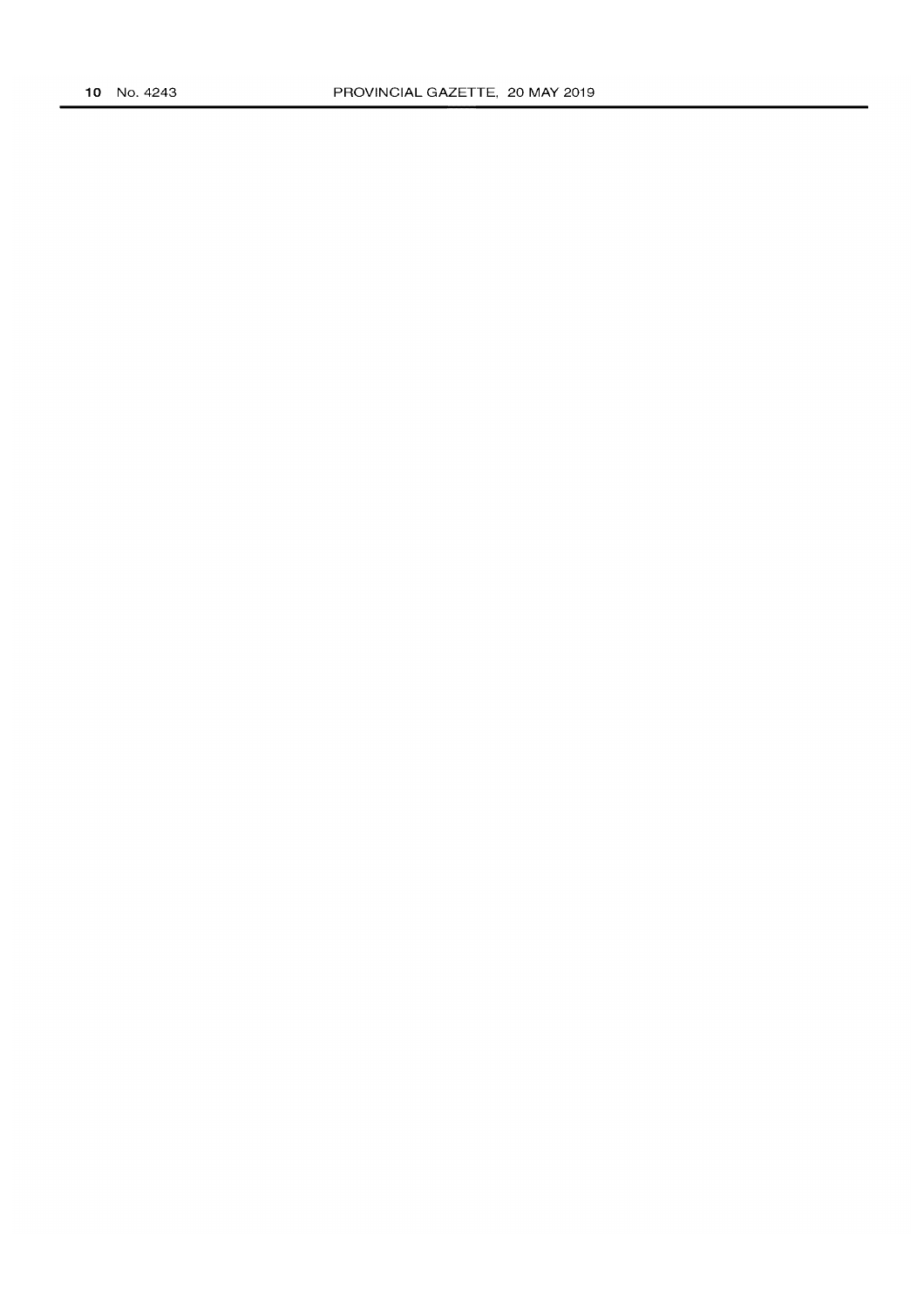## GENERAL NOTICES • ALGEMENE KENNISGEWINGS

## NOTICE 13 OF 2019

## Nelson Mandela Bay Municipality (EASTERN CAPE)

Removal of Restrictions in terms of the Spatial Planning and Land Use Management Act, 2013 (Act 16 of 2013)

## ERF 3305, THEESCOMBE, PORT ELIZABETH, EASTERN CAPE

Under Section 47 of the Spatial Planning and Land Use Management Act, 2013 (Act 16 of 2013) and upon instructions by the Local Authority, a notice is hereby given that conditions II. B. 1. and 2. as contained in Certificate of Consolidated Title No. T561 *08/2005* applicable to Erf 3305, Theescombe are hereby removed.

## NOTICE 14 OF 2019

## Nelson Mandela Bay Municipality (EASTERN CAPE)

Removal of Restrictions in terms of the Spatial Planning and Land Use Management Act, 2013 (Act 16 of 2013)

## ERF 23410 UITENHAGE, EASTERN CAPE

Under Section 47 ofthe Spatial Planning and Land Use Management Act, 2013 (Act 16 of 2013) and upon instructions by the Local Authority, notice is hereby given that conditions 1A; 1B(a)(1)(a), (b), (c), (d); 1B(a)(2)(e); 1B(b)(h); IIA; IIB(1)(a), (b), (c), (d) ( e); 11B(2)(h) in Deed of Transfer T.50118/2013CTN applicable to Erf 23410 Uitenhage, are hereby removed.

## NOTICE 15 OF 2019

## Nelson Mandela Bay Municipality (EASTERN CAPE)

## Removal of Restrictions in terms of the Spatial Planning and Land Use Management Act, 2013 (Act 16 of 2013)

## ERF 46 Mangold Park, PORT ELIZABETH, EASTERN CAPE

Under Section 47 of the Spatial Planning and Land Use Management Act, 2013 (Act 16 of 2013) and upon instructions by the Local Authority, a notice is hereby given that conditions C6(d) in Deed of Transfer No. T3681/2018 applicable to Erf 46 Mangold Park are hereby removed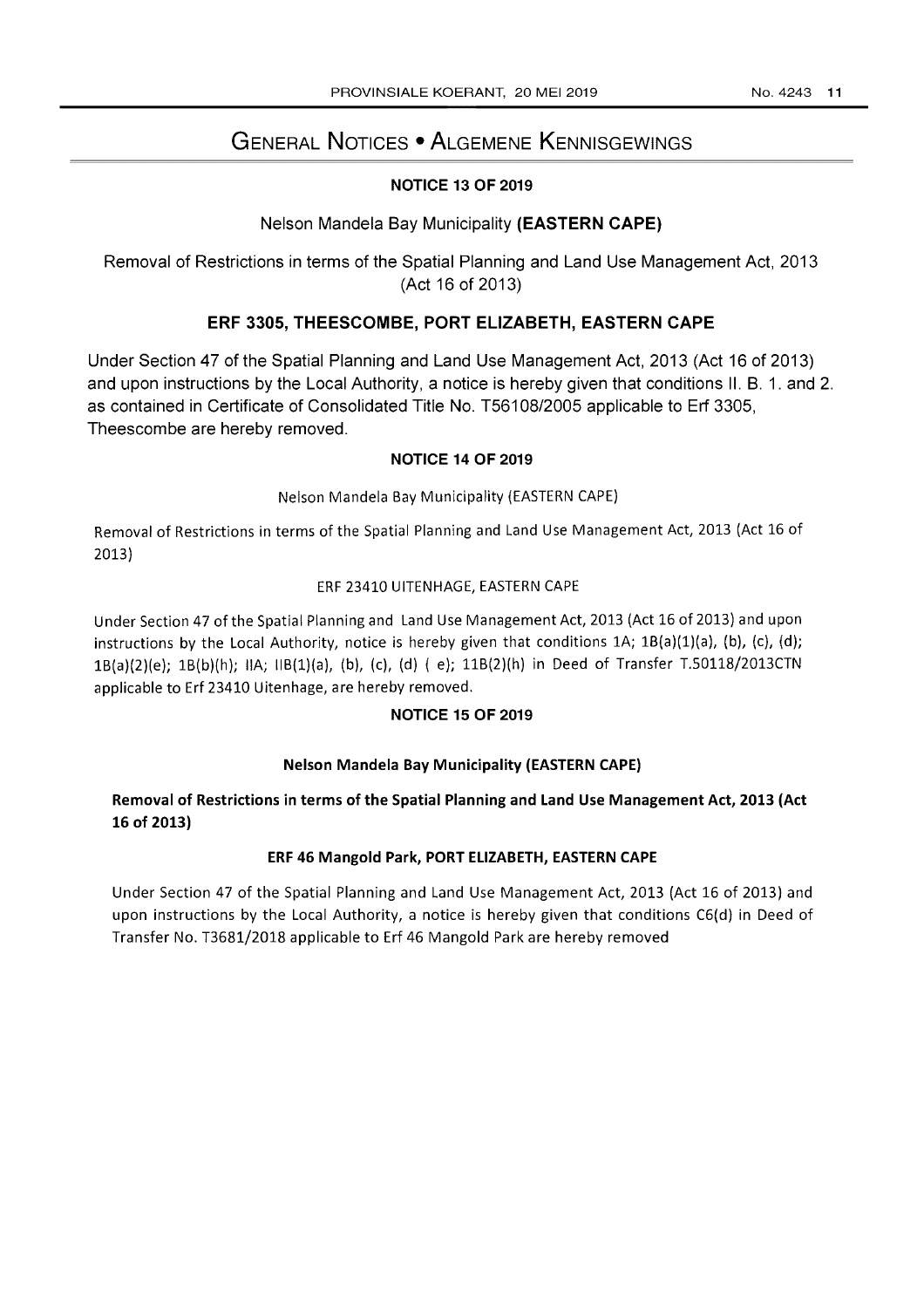## NOTICE 16 OF 2019

## Nelson Mandela Bay Municipality (EASTERN CAPE)

## Removal of Restrictions in terms of the Spatial Planning and Land Use Management Act, 2013 (Act 16 of 2013)

## ERF 373 FERNGLEN, PORT ELIZABETH, EASTERN CAPE

Under Section 47 of the Spatial Planning and Land Use Management Act, 2013 (Act 16 of 2013) and upon instructions by the Local Authority, a notice is hereby given that conditions/s 85, 86(b), (c) & (d) in Deed of Transfer NO.T45196/93CTN applicable to Erf 373 Fernglen, Port Elizabeth, Eastern Cape is hereby removed.

## PROVINCIAL NOTICES • PROVINSIALE KENNISGEWINGS

## PROVINCIAL NOTICE 138 OF 2019

Nelson Mandela bay Municipality (EASTERN CAPE)

Removal of Restrictions in terms of the Spatial Planning and Land Use Management Act 2013 (Act 16 of 2013).

ERF 1975 NEWTON PARK, PORT ELIZABETH, EASTERN CAPE.

Under section 47 of the Spatial Planning and Land Use Management Act 2013 (Act 16 of 2013)and upon instructions of the Local Authority a notice is hereby given that conditions Cl, C2, C3, C5, C6, C7, C8, C9, in Deed of Transfer No T12154/2006 and all future deeds applicable to Erf 1975 Newton Park are hereby removed.

## PROVINCIAL NOTICE 139 OF 2019

Nelson Mandela bay Municipality (EASTERN CAPE)

Removal of Restrictions in terms of the Spatial Planning and Land Use Management Act 2013 (Act 16 of 2013).

ERF 395 NEWTON PARK, PORT ELIZABETH, EASTERN CAPE.

Under section 47 of the Spatial Planning and Land Use Management Act 2013 (Act 16 of 2013)and upon instructions of the Local Authority a notice is hereby given that conditions Al, A2, in Deed of Transfer No T77249/2005 and all future deeds applicable to Erf 395 Newton Park are hereby removed.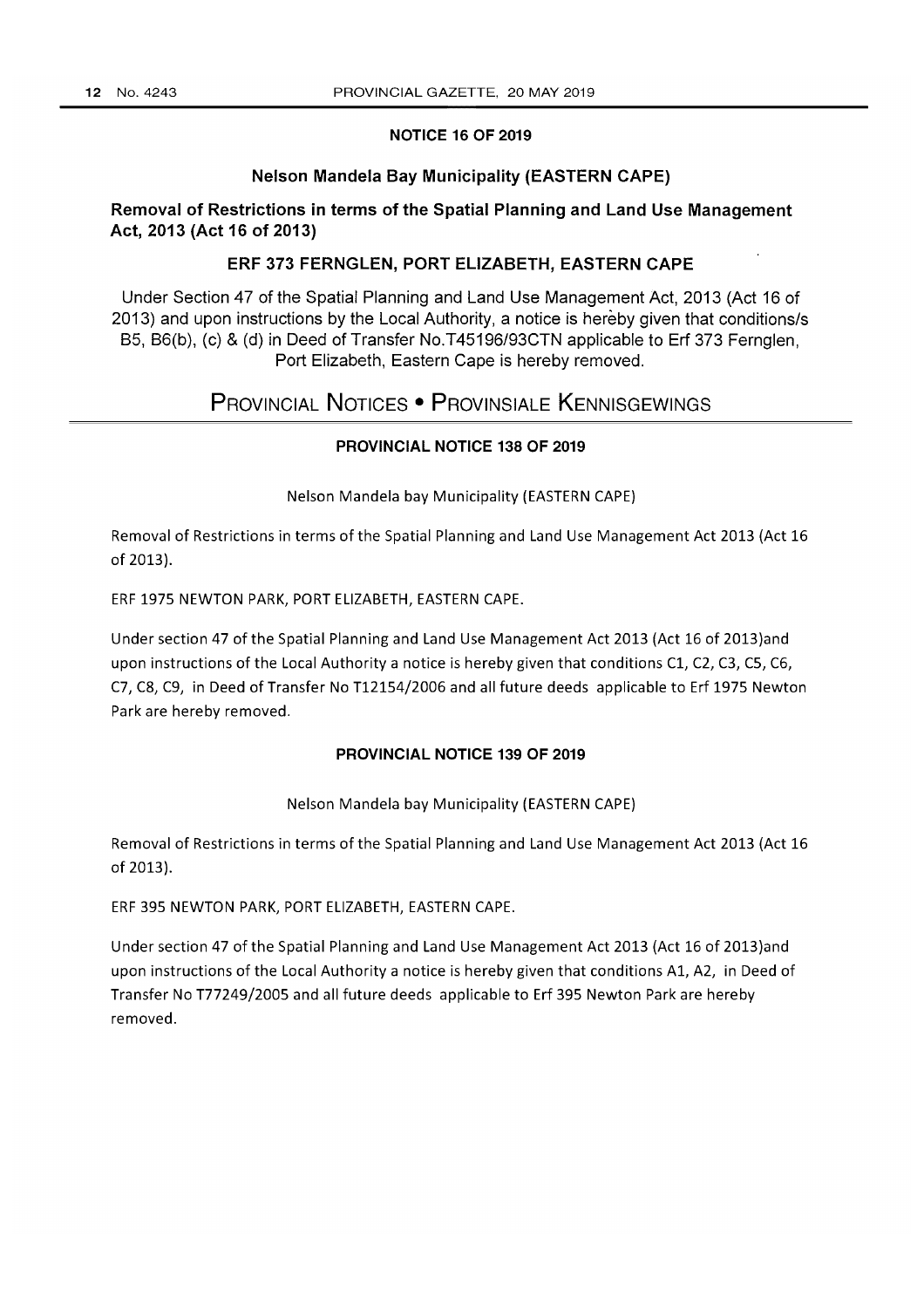## **PROVINCIAL NOTICE 140 OF 2019**

Buffalo City Metropolitan Municipality (EASTERN CAPE)

Removal of Restrictions in terms of the Spatial Planning and Land Use Management Act 2013 (Act 16 of 2013) and the Buffalo City Metropolitan Municipality Spatial Planning and Land Use Management By-Law (2016).

ERF 1559, GONUBIE (17 FIFTH STREET, GONUBIE).

Under Section 47 of the Spatial Planning and Land Use Management Act 2013 (Act 16 of 2013) read with Section 59 of the Buffalo City Metropolitan Municipal Spatial Planning & Land Use Management Bylaw of 2016 and upon instructions of the Local Authority a notice is hereby given that conditions D. (1 & 2) in Deed of Transfer No. T2982/1992 applicable to Erf 1559 Gonubie are hereby removed.

## LOCAL AUTHORITY NOTICES • PLAASLIKE OWERHEIDS KENNISGEWINGS

## **LOCAL AUTHORITY NOTICE 100 OF 2019**

## Mbizana Local Municipality (EASTERN CAPE)

Removal of Restrictions in terms of the Spatial Planning and Land Use Management Act 2013 (Act 16 of 2013) read with the Mbizana Local Municipal Spatial Planning and Land Use Management By Law (2016).

## ERF 126 BIZANA

Under section 47 of the Spatial Planning and Land Use Management Act 2013 (Act 16 of 2013) read with section 69 of the Mbizana Local Municipal Spatial Planning and Land Use Management Bylaw of 2016 and upon instruction of the Local Authority, a notice is hereby given that conditions C 3 (a) - (d) in Deed of Transfer No. T0000701/2015 applicable to Erf 126 Bizana are hereby removed.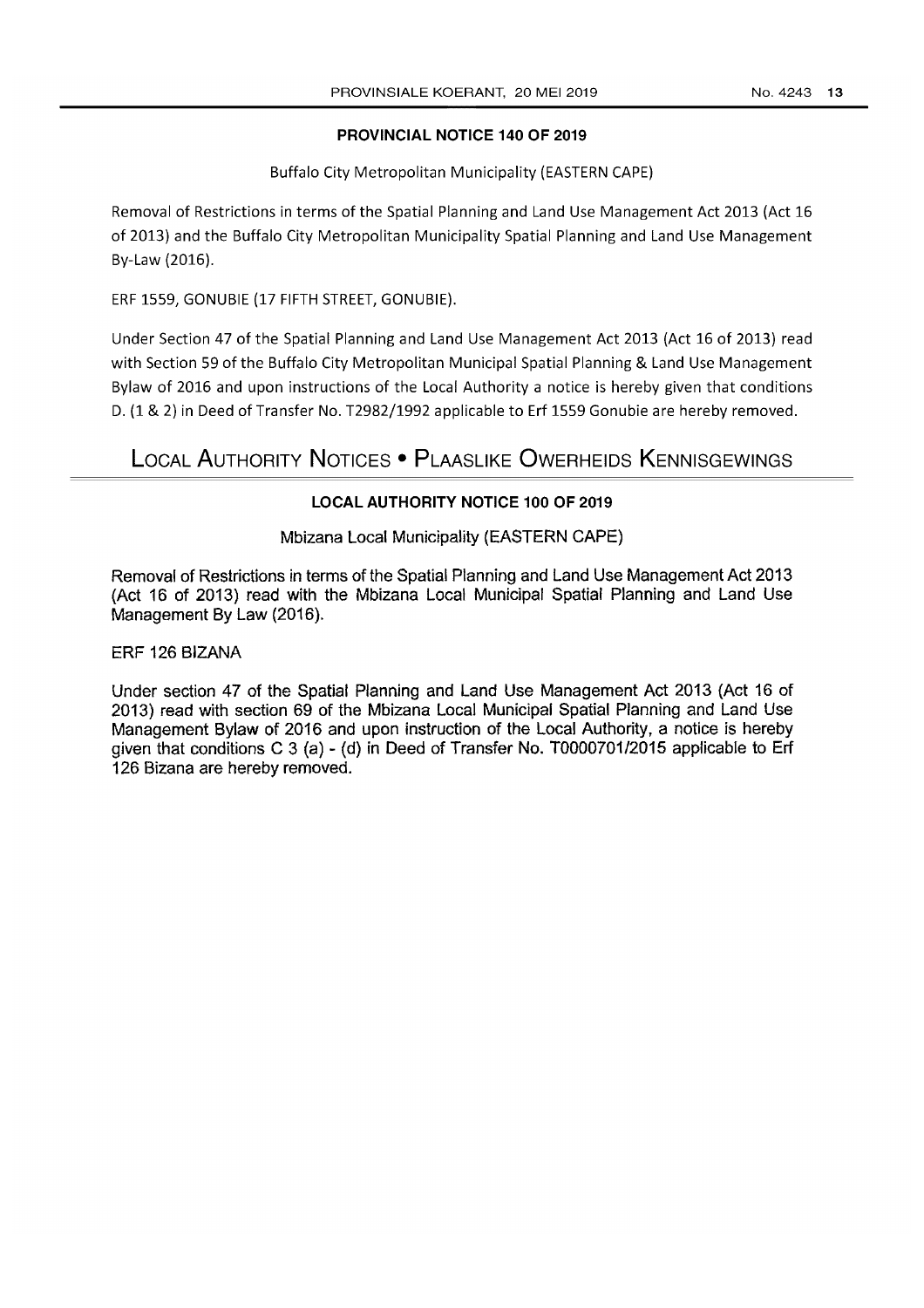LOCAL AUTHORITY NOTICE 101 OF 2019

# **DRAFT PROPERTY RATES BYLAW**



# **MHLONTLO LOCAL MUNICIPALITY**

# **(FOR IMPLEMENTATION ON 1 JULY 2019)**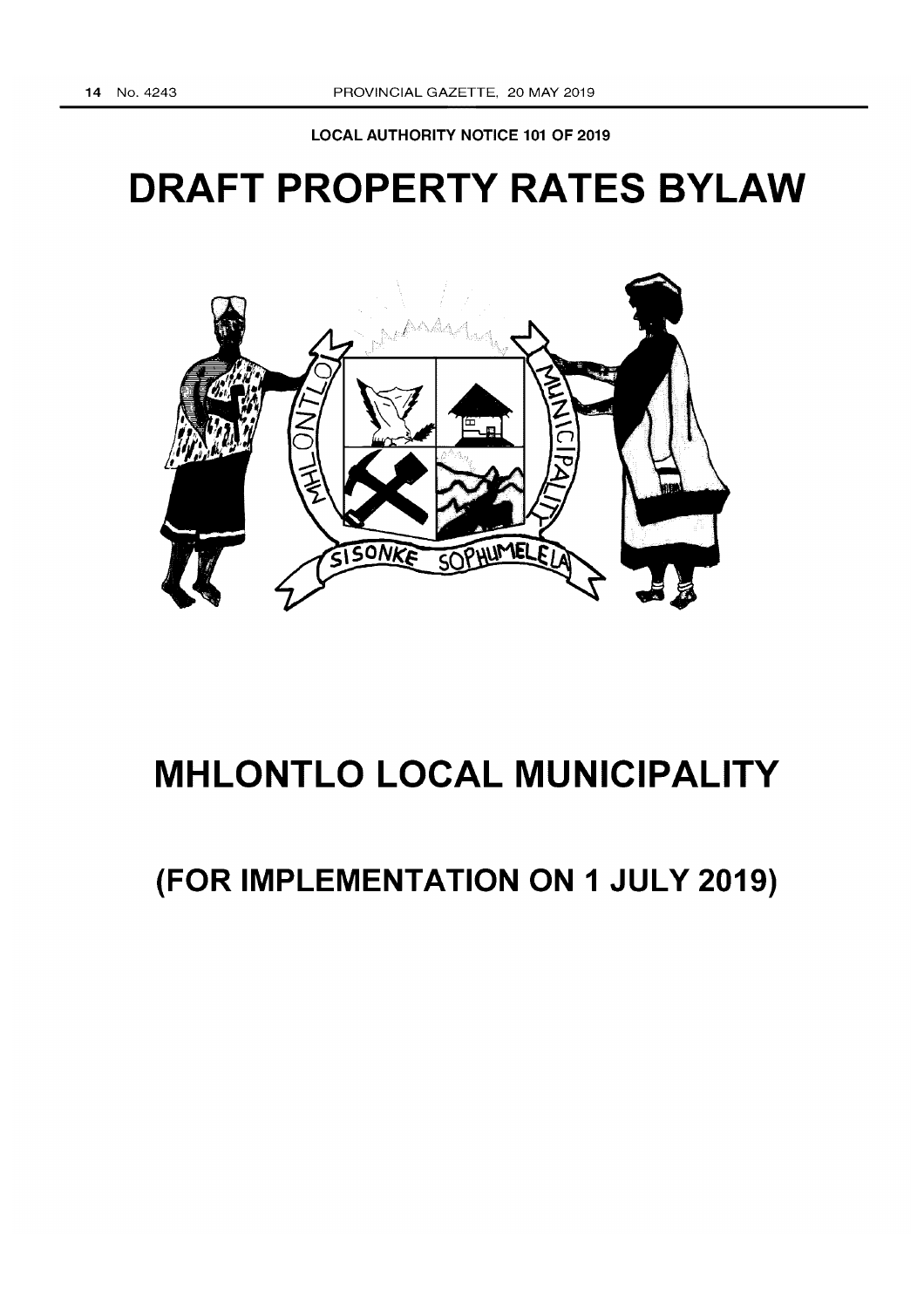**INDEX** 

|                | Page |  |
|----------------|------|--|
| $\mathbf{1}$ . |      |  |
| 2.             |      |  |
| 3.             |      |  |
| 4.             |      |  |
| 5.             |      |  |
| 6.             |      |  |
| 7.             |      |  |
| 8.             |      |  |
| 9.             |      |  |
| 10.            |      |  |
| 11.            |      |  |
| 12.            |      |  |
| 13.            |      |  |
| 14.            |      |  |
| 15.            |      |  |
| 16.            |      |  |
| 17.            |      |  |
| 18.            |      |  |
| 19.            |      |  |
| 20.            |      |  |
| 21.            |      |  |
| 22.            |      |  |

 $\overline{\mathbf{1}}$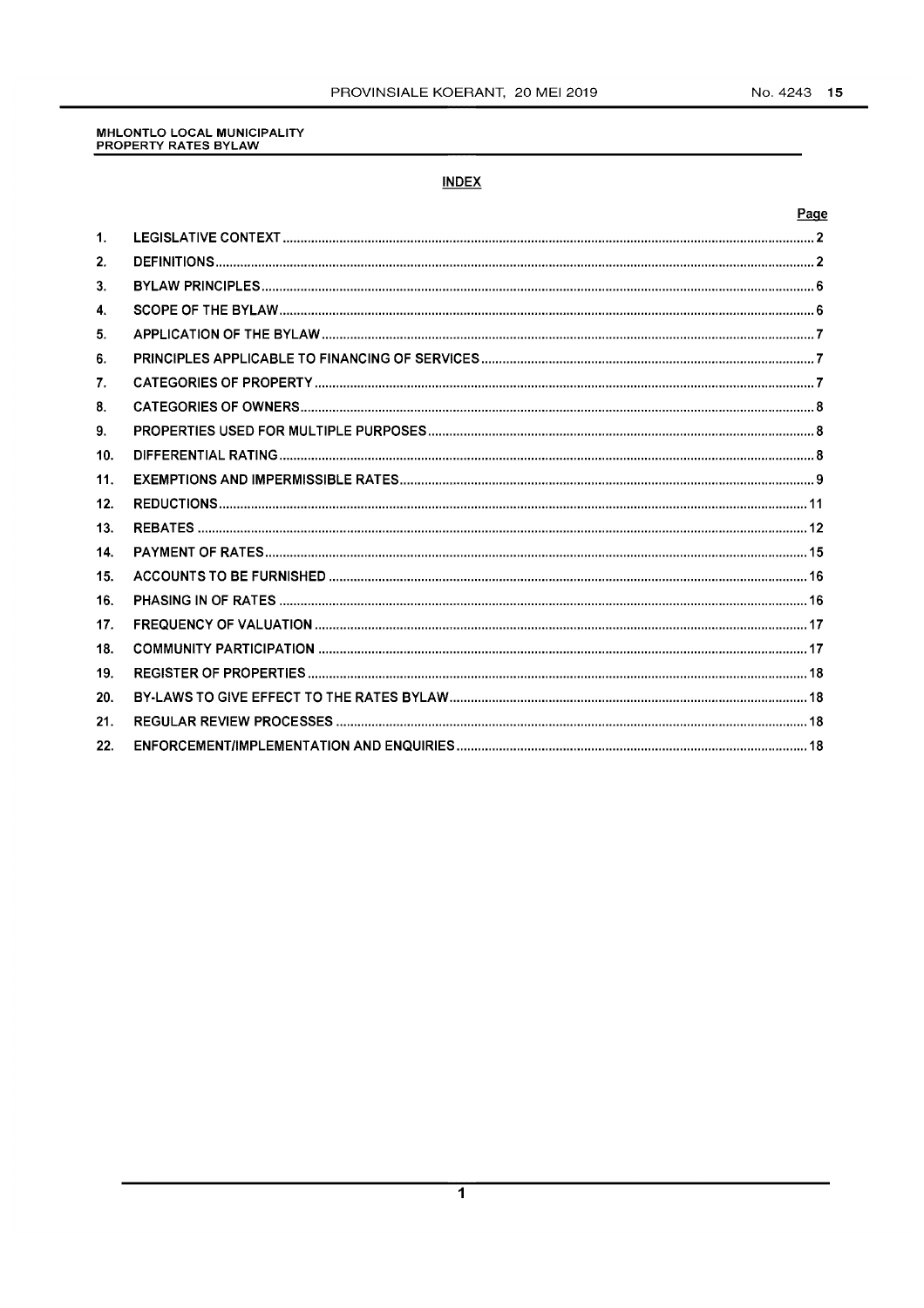## **MHLONTLO LOCAL MUNICIPALITY**

## **PROPERTY RATES BYLAW**

## 1. **LEGISLATIVE CONTEXT**

- 1.1 This bylaw is mandated by Section 3 of the Local Government: Municipal Property Rates Act, 2004 (No.6 of 2004), which specifically provides that a municipality must adopt a Rates Bylaw.
- 1.2 In terms of Section 229 of the Constitution of the Republic of South Africa, 1996 (No.1 08 of 1996), a municipality may impose rates on property.
- 1.3 In terms of the Local Government: Municipal Property Rates Act, 2004 (No.6 of 2004) a local municipality in accordance with
	- a. Section 2(1), may levy a rate on property in its area; and
	- b. Section 2(3), must exercise its power to levy a rate on property subject to
		- i. Section 229 and any other applicable provisions of the Constitution;
			- ii. the provisions of the Property Rates Act and the regulations promulgated in terms thereof; and
			- iii. the rates bylaw.
- 1.4 In terms of Section 4 (1) (c) of the Local Government: Municipal Systems Act, 2000 (No. 32 of 2000), the Council of a municipality has the right to finance the affairs of the municipality by imposing, inter alia, rates on property.
- 1.5 In terms of Section 62(1 )(f)(ii) of the Local Government: Municipal Finance Management Act, 2003 (No. 56 of 2003) the municipal manager must ensure that the municipality has and implements a rates bylaw.
- 1.6 This bylaw must be read together with, and is subject to the stipulations of the Local Government: Municipal Property Rates Act, 2004 (No.6 of 2004) and any regulations promulgated in terms thereof.

### 2. **DEFINITIONS**

- 2.1 "Act" means the Local Government: Municipal Property Rates Act, 2004 (Act No. 6 of 2004);
- 2.2 "Agent", in relation to the owner of a property, means a person appointed by the owner of the property-
	- (a) to receive rental or other payments in respect of the property on behalf of the owner; or
	- (b) to make payments in respect of the property on behalf of the owner;
- 2.3 "Agricultural purpose" in relation to the use of a property, includes the use of a property for the purpose of eco-tourism or for the trading in or hunting of game;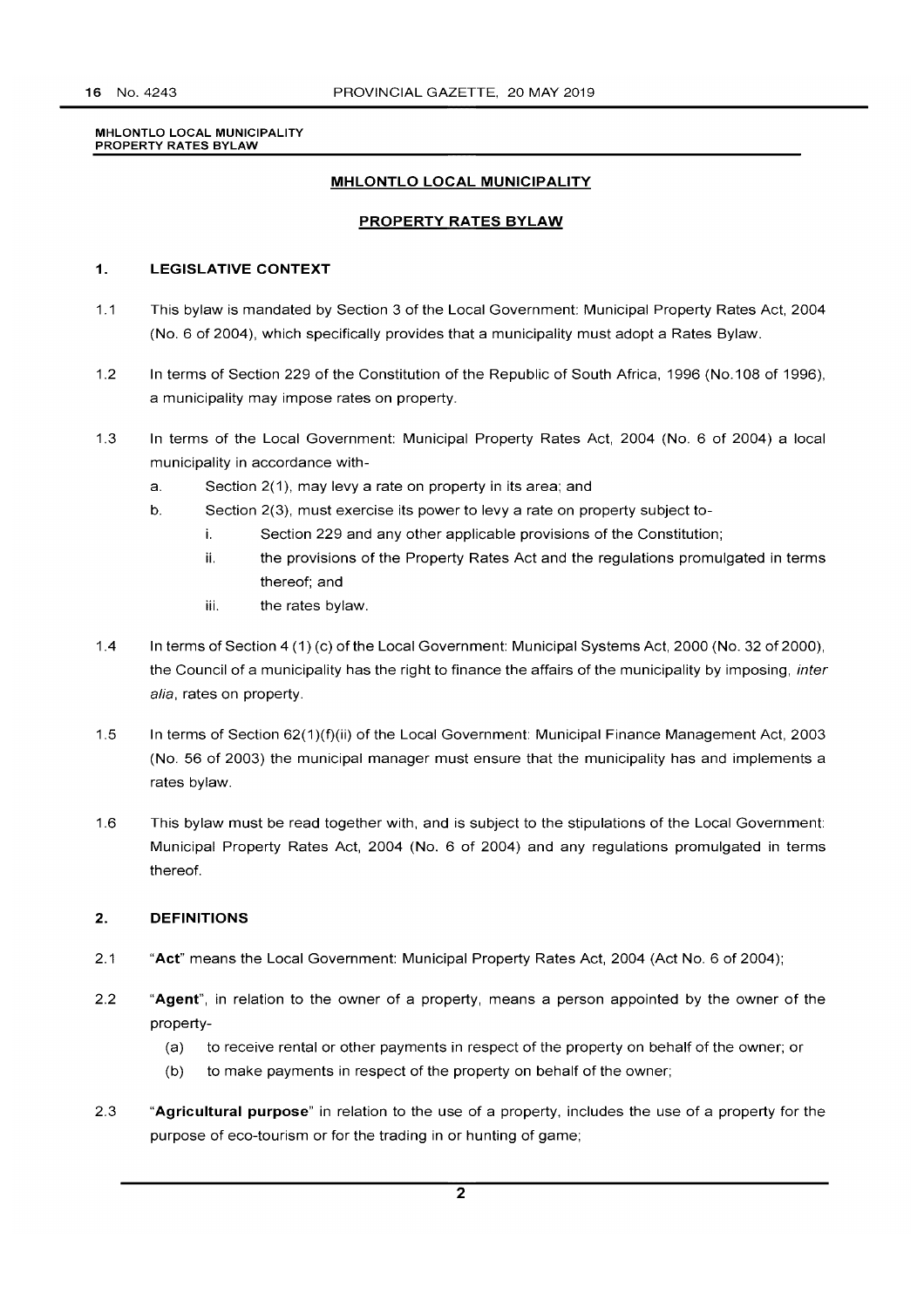2.4 "Annually" means once every financial year;

## 2.5 "Category"

- (a) in relation to property, means a category of properties determined in terms of Section 7 of this bylaw; and
- (b) in relation to owners of properties, means a category of owners determined in terms of Section 8 of this bylaw.
- 2.6 "Child-headed household" means a household where the main caregiver of the said household is younger than 18 years of age. Child-headed household means a household headed by a child as defined in terms of section 28(3) of the Constitution.
- 2.7 "Definitions, words and expressions" as used in the Act are applicable to this bylaw document where ever it is used;
- 2.8 "Land reform beneficiary", in relation to a property, means a person who -
	- (a) acquired the property through
		- (i) the Provision of Land and Assistance Act, 1993 (Act No. 126 of 1993); or
		- (ii) the Restitution of Land Rights Act, 1994 (Act No. 22 of 1994);
	- (b) holds the property subject to the Communal Property Associations Act, 1996 (Act No 28 of 1996);
	- (c) holds or acquires the property in terms of such other land tenure reform legislation as may pursuant to section 25(6) and (7) of the Constitution (Act No.1 08 of 1996) be enacted after this Act has taken effect;
- 2.9 "Land tenure right" means an old order right or a new order right as defined in section 1 of the Communal Land Rights Act, 2004 (Act No.11 of 2004);
- 2.10 "Municipality" means the Local Municipality of Mhlontlo;
- 2.11 "Newly Rateable property" means any rateable property on which property rates were not levied before the end of the financial year preceding the date on which this Act took effect, excluding -
	- (a) a property which was incorrectly omitted from a valuation roll and for that reason was not rated before that date; and
	- (b) a property identified by the Minister by notice in the Gazette where the phasing-in of a rate is not justified;

## 2.12 "Owner"-

(a) in relation to a property referred to in paragraph (a) of the definition of "property", means a person in whose name ownership of the property is registered;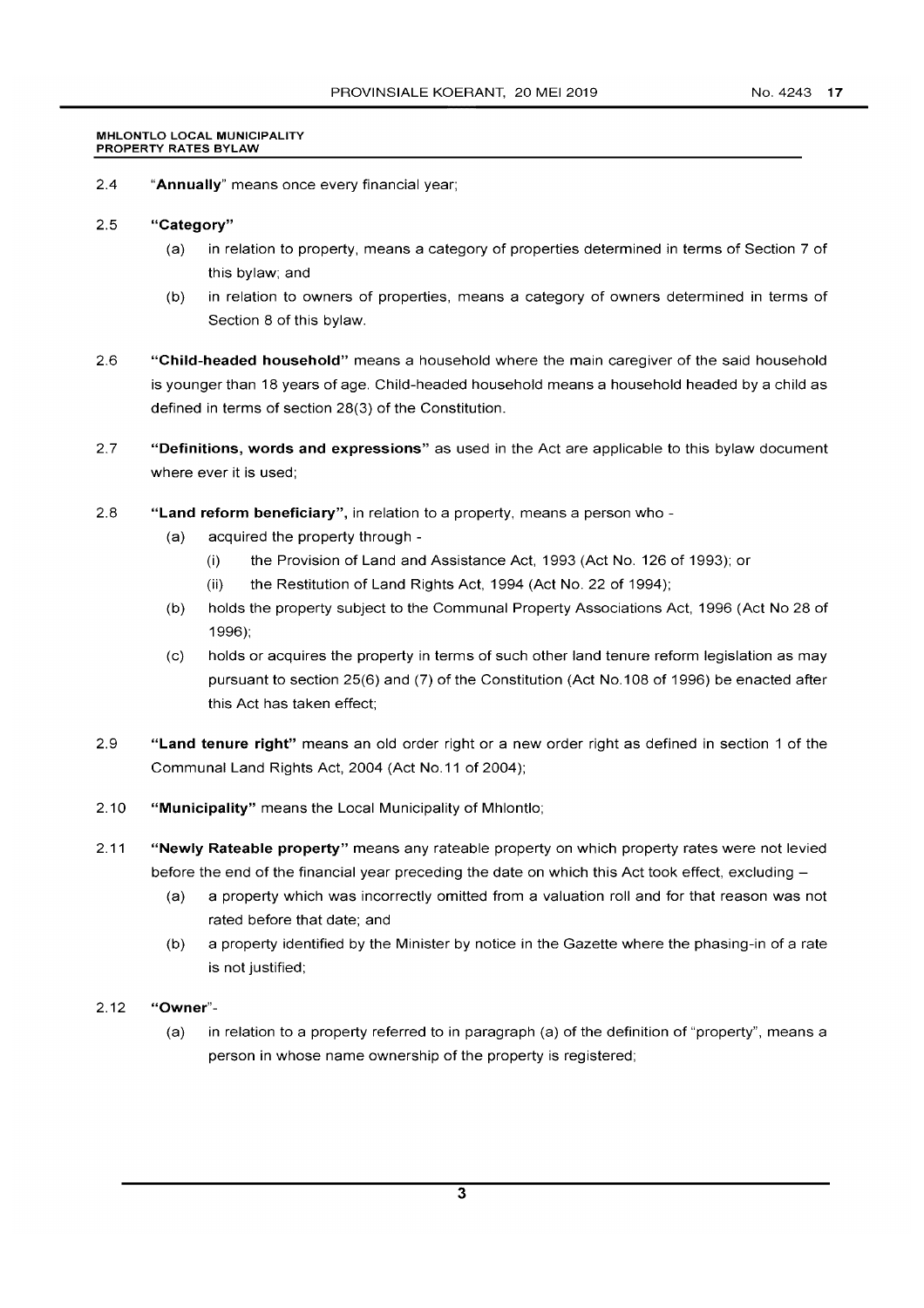- (b) in relation to a right referred to in paragraph (b) of the definition of "property", means a person in whose name the right is registered;
- (c) in relation to a land tenure right referred to in paragraph (c) of the definition of "property", means a person in whose name the right is registered or to whom it was granted in terms of legislation; or
- (d) in relation to public service infrastructure referred to in paragraph (d) of the definition of "property", means the organ of state which owns or controls that public service infrastructure as envisaged in the definition of "publicly controlled",

provided that a person mentioned below may for the purposes of this Act be regarded by a municipality as the owner of a property in the following cases: -

- (i) a trustee, in the case of a property in a trust excluding state trust land;
- (ii) an executor or administrator, in the case of a property in a deceased estate;
- (iii) a trustee or liquidator, in the case of a property in an insolvent estate or in
- (iv) a judicial manager, in the case of a property in the estate of a person under
- (v) a curator, in the case of a property in the estate of a person under curatorship;
- (vi) a person in whose name a usufruct or other personal servitude is registered, in the case of a property that is subject to a usufruct or other personal servitude;
- (vii) a lessee, in the case of a property that is registered in the name of a municipality and is leased by it; or
- (viii) a buyer, in the case of a property that was sold by a municipality and of which possession was given to the buyer pending registration of ownership in the name of the buyer;

## 2.13 **"Property"** means -

- (a) immovable property registered in the name of a person, including, in the case of a sectional title scheme, a sectional title unit registered in the name of a person;
- (b) a right registered against immovable property in the name of a person, excluding a mortgage bond registered against the property;
- (c) a land tenure right registered in the name of a person or granted to a person in terms of legislation; or
- (d) public service infrastructure.
- 2.14 **"Public service** infrastructure" means publicly controlled infrastructure of the following kinds:
	- (a) national, provincial or other public roads on which goods, services or labour move across a municipal boundary;
	- (b) water or sewer pipes, ducts or other conduits, dams, water supply reservoirs, water treatment plants or water pumps forming part of a water or sewer scheme serving the public;
	- (c) power stations, power substations or power lines forming part of an electricity scheme serving the public;
	- (d) gas or liquid fuel plants or refineries or pipelines for gas or liquid fuels, forming part of a scheme for transporting such fuels;
	- (e) railway lines forming part of a national railway system;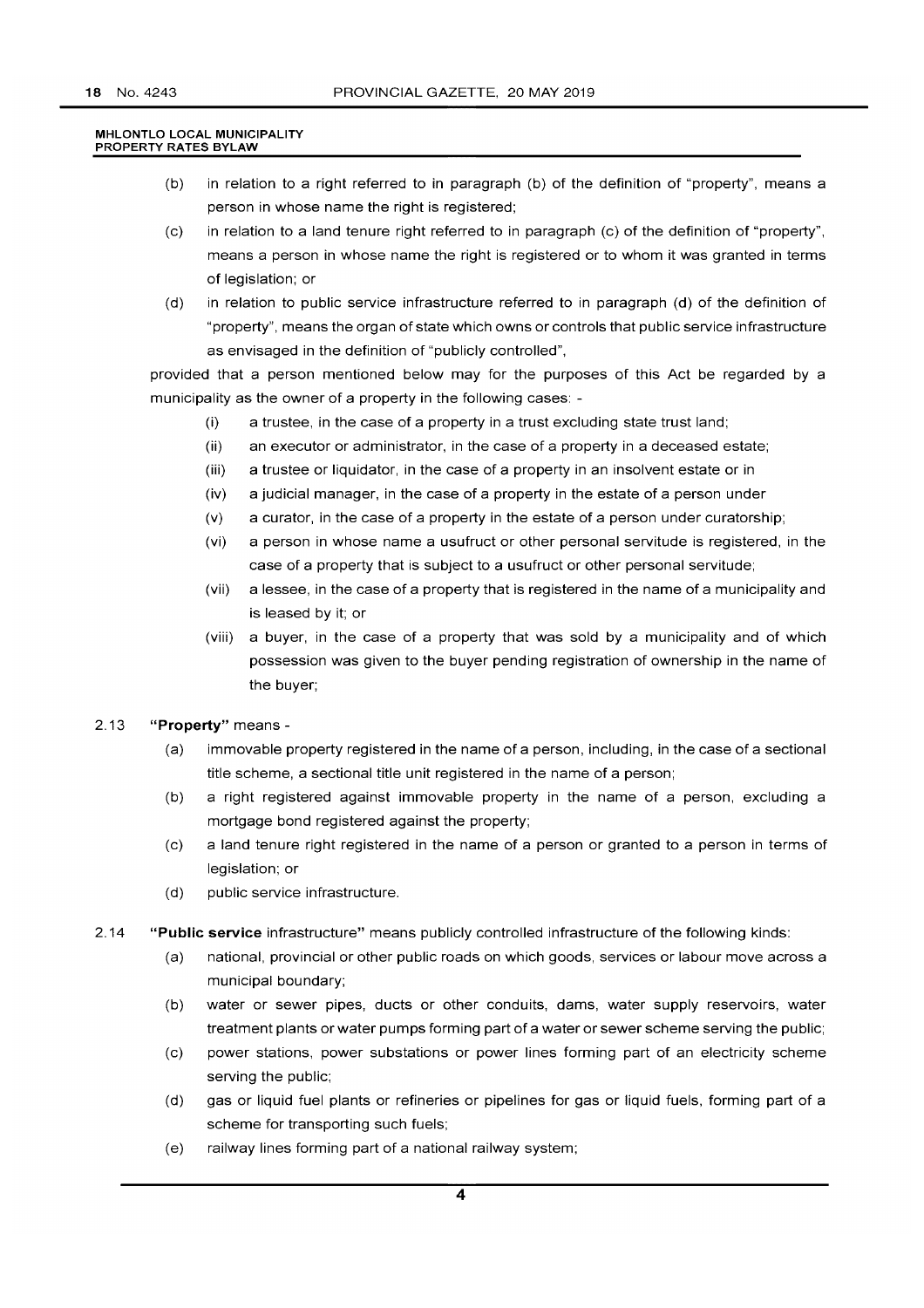- (f) communication towers, masts, exchanges or lines forming part of a system serving the public; communications
- (g) runways or aprons at national or provincial airports;
- (h) breakwaters, sea walls, channels, basins, quay walls, jetties, roads, railway or infrastructure used for the provision of water, lights, power, sewerage or similar services of ports, or navigational aids comprising lighthouses, radio navigational aids, buoys, beacons or any other device or system used to assist the safe and efficient navigation of vessels;
- (i) any other publicly controlled infrastructure as may be prescribed; or
- U) rights of way, easements or servitudes in connection with infrastructure mentioned in paragraphs (a) to (i).

## 2.15 "Residential property" means improved property that: -

- (a) is used predominantly (60% or more) for residential purposes including any adjoining property registered in the name of the same owner and used together with such residential property as if it were one property. Any such grouping shall be regarded as one residential property for rate rebate or valuation reduction purposes.
- (b) Is a unit registered in terms of the Sectional Title Act and used predominantly for residential purposes.
- (c) Is owned by a share-block company and used solely for residential purposes.
- (d) Is a residence used for residential purposes situated on property used for or related to educational purposes.
- (e) Retirement schemes and life right schemes used predominantly (60% or more) for residential purposes.

And specifically exclude hostels, flats, old age homes, guest houses and vacant land irrespective of its zoning or intended use.

- 2.16 "Rural communal settlements" means the residual portion of rural communal land excluding identifiable and rateable entities within the property and excluding State Trust Land and land reform beneficiaries as defined in the Act.
- 2.17 "state trust land" means land owned by the state-
	- (a) in trust for persons communally inhabiting the land in terms of a traditional system of land tenure;
	- (b) over which land tenure rights were registered or granted; or
	- (c) which is earmarked for disposal in terms of the Restitution of Land Rights Act, 1994 (Act No. 22 of 1994).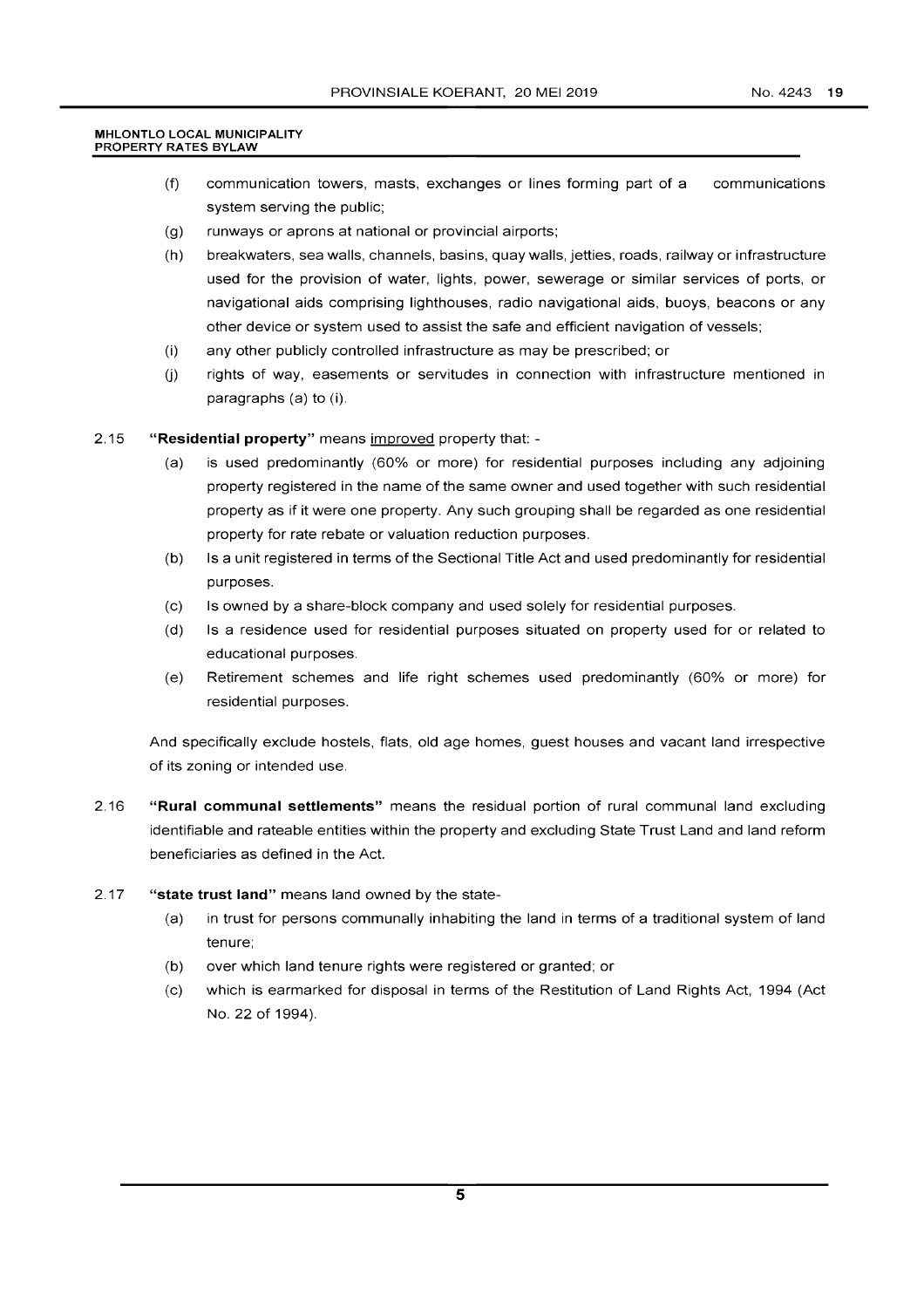### **3. BYLAW PRINCIPLES**

- 3.1 Rates are levied in accordance with the Act as an amount in the rand based on the market value of all rateable property contained in the municipality's valuation roll and supplementary valuation roll.
- 3.2 As allowed for in the Act, the municipality has chosen to differentiate between various categories of property and categories of owners of property as contemplated in clause 7 and 8 of this bylaw. Some categories of property and categories of owners are granted relief from rates. The municipality however does not grant relief in respect of payments for rates to any category of owners or properties, or to owners of properties on an individual basis.
- 3.3 There would be no phasing in of rates based on the new valuation roll, except as prescribed by legislation and in accordance with clause 16 of this bylaw.
- 3.4 In accordance with section 3(3) of the Act, the rates bylaw for the municipality is based on the following principles:<br>(a) <u>Equity</u>
	-

The municipality will treat all ratepayers with similar properties the same.

## (b) Affordability

The ability of a person to pay rates will be taken into account by the municipality. In dealing with the poor/indigent ratepayers the municipality will provide relief measures through exemptions, reductions, rebates and cross subsidy from the equitable share allocation.

## (c) Sustainability

Rating of property will be implemented in a way that:

- i. it supports sustainable local government by providing a stable and buoyant revenue source within the discretionary control of the municipality;
- ii. Supports local, social and economic development; and
- iii. Secures the economic sustainability of every category of ratepayer.

## (d) Cost efficiency

Rates will be based on the value of all rateable property and will be used to fund community and subsidised services after taking into account surpluses generated on economic (refuse removal) services and the amounts required to finance exemptions, rebates, reductions and phasing-in of rates as approved by the municipality from time to time.

## **4. SCOPE OF THE BYLAW**

4.1 This bylaw document guides the annual setting (or revision) of property rates tariffs. It does not necessarily make specific property rates tariffs proposals.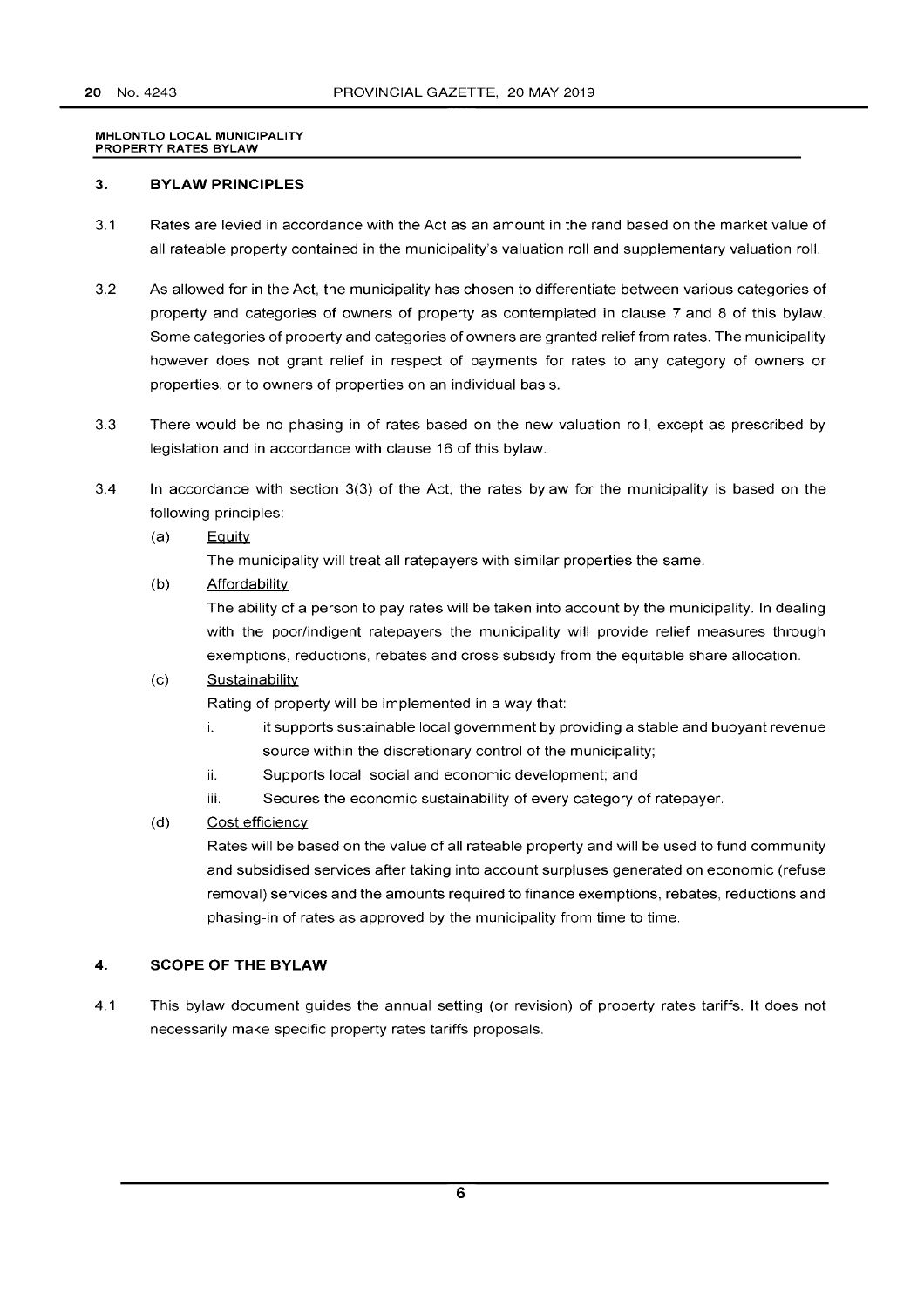Details pertaining to the applications of the various property rates tariffs are annually published in the Provincial Gazette and the municipality's schedule of tariffs, which must be read in conjunction with this bylaw.

## 5. **APPLICATION OF THE BYLAW**

5.1 In imposing the rate in the rand for each annual operating budget component, the municipality shall grant exemptions, rebates and reductions to the categories of properties and categories of owners as allowed for in this bylaw document.

## 6. **PRINCIPLES APPLICABLE TO FINANCING OF SERVICES**

- 6.1 The municipal manager or his/her nominee must, subject to the guidelines provided by the National Treasury and the Executive Committee of the municipality, make provision for the following classification of services: -
	- (a) Economic services
		- i. Refuse removal.
	- (b) Community and subsidised services. These include all other services ordinarily being rendered by the municipality excluding those mentioned in 6.1(a).
- 6.2 Economic services as referred to in clause (a) must be ring fenced and financed from service charges while community and subsidised services referred to in clause (b) will be financed from surpluses on economic services, regulatory fees, rates and rates related income.

## 7. **CATEGORIES OF PROPERTY**

- 7.1 Different rates may be levied in respect of the following categories of rateable properties and such rates will be determined on an annual basis during the compilation of the annual budget: -
	- 7.1.1 Residential properties;
	- 7.1.2 Industrial properties;
	- 7.1.3 Business properties;
	- 7.1.4 Agricultural properties;
	- 7.1.5 Small Holdings;
	- 7.1.6 State owned properties;
	- 7.1.7 Municipal properties;
	- 7.1.8 Public service infrastructure referred to in the Act;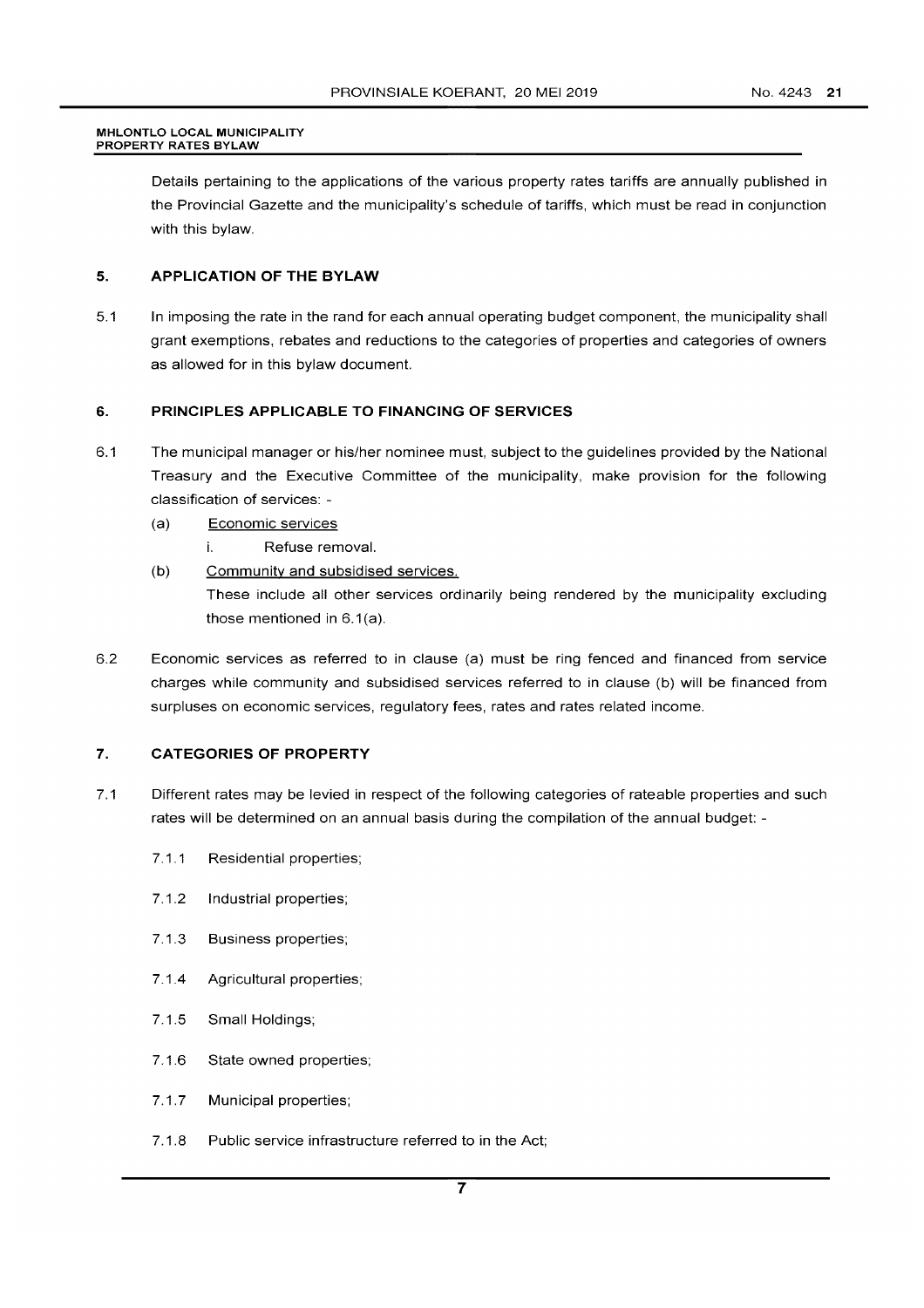- 7.1.9 Properties owned by Public Benefit Organisations;
- 7.1.10 Places of Worship;
- 7.1.11 Educational;
- 7.1.12 Vacant Stands.
- 7.2 In determining the category of a property referred to in 7.1 the municipality shall take into consideration the dominant use of the property, regardless the formal zoning of the property.
- 7.3 Properties used for multiple purposes shall be categorised and rated as provided for in section 9 of the Act and as more fully described in clause 9 of this bylaw.

## **8. CATEGORIES OF OWNERS**

- 8.1 For the purpose of granting exemptions, reductions and rebates in terms of clause 11, 12 and 13 respectively the following categories of owners of properties are determined: -
	- (a) Those owners who qualify and who are registered as indigents in terms of the adopted indigent bylaw of the municipality;
	- (b) Those owners who do not qualify as indigents in terms of the adopted indigent bylaw of the municipality but whose total monthly income is less than the amount annually determined by the municipality in its budget;
	- (c) Owners of property situated within an area affected by
		- i. a disaster within the meaning of the Disaster Management Act, 2002 (Act No. 57 of 2002); or
		- ii. serious adverse social or economic conditions.
	- (d) Owners of residential properties with a market value below the amount as determined annually by the municipality in its budget;
	- (e) Owners of agricultural properties as referred to in clause 13.1 (b); and
	- (f) Child headed families where any child of the owner or child who is a blood relative of the owner of the property, is responsible for the care of siblings or parents of the household.

## **9. PROPERTIES USED FOR MULTIPLE PURPOSES**

9.1 Rates on properties used for multiple purposes will be levied in accordance with the "dominant use of the property".

## **10. DIFFERENTIAL RATING**

1 0.1 Criteria for differential rating on different categories of properties will be according to:-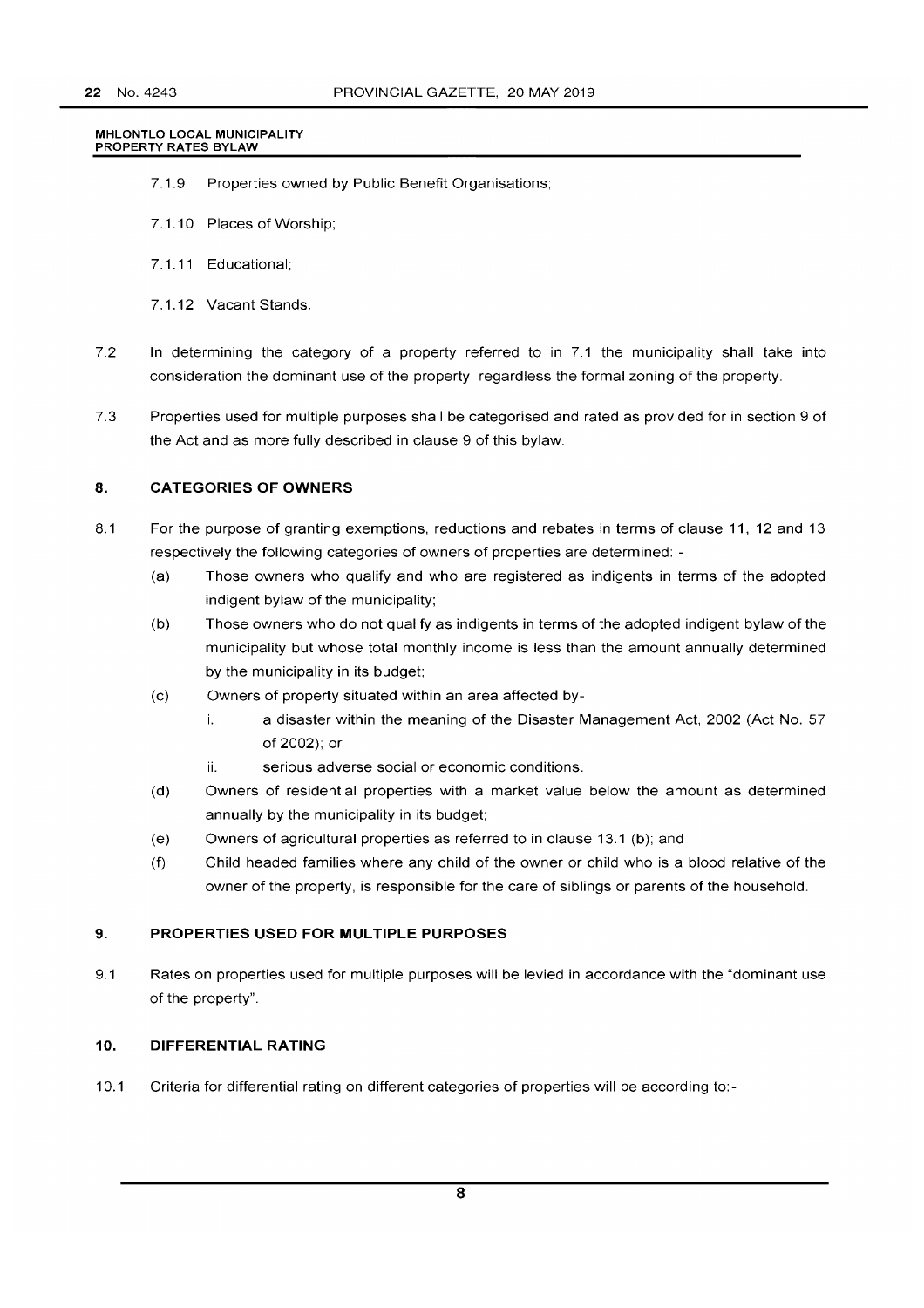- (a) The nature of the property including its sensitivity to rating e.g. agricultural properties used for agricultural purposes.
- (b) The promotion of local, social and economic development of the municipality.
- 10.2 Differential rating among the various property categories will be done by way of:
	- (a) setting different cent amount in the rand for each property category; and
	- (b) by way of reductions and rebates as provided for in this bylaw document.

## **11. EXEMPTIONS AND IMPERMISSIBLE RATES**

11.1 The following categories of property are exempted from rates: -

## (a) Municipal properties

**Municipal properties are exempted from paying rates as it will increase the rates burden or service charges to property owners or consumers.** However, where municipal properties are leased, the lessee will be responsible for the payment of determined assessment rates in accordance with the lease agreement.

## (b) Residential properties

All residential properties with a market value of less than the amount as annually determined by the municipality are exempted from paying rates. **For the 2019/2020 financial year the maximum reduction is determined as R30 000.** The impermissible rates of R 15 000 contemplated in terms of section 17(1) (h) of the Property Rates Act is included in the amount referred to above as annually determined by the municipality. **The first R30000 (thirty thousand) value of all residential properties and including farm properties used for residential purposes** is exempt from being rated and is excluded from the market value when determining rates payable.

RDP houses are exempted from paying rates except when there has been building improvements wherein the normal rating will apply.

### (c) Public Service Infrastructure

The Municipality may not levy rates on the first 30% of the market value of public service infrastructure.

### (d) Right registered against a property

Any right registered against a property as defined in clause 2.13(b) of this bylaw is exempted from paying rates.

- 11.2 Exemptions in clause 11.1 will automatically apply and no application is thus required.
- 11.3 Impermissible Rates: In terms of section 17(1) of the Property Rates Act the municipality may, inter alia, not levy a rate: -
	- (a) On those parts of a special nature reserve, national park or nature reserve within the meaning of the National Environmental Management: Protected Areas Act, 2003 (Act No.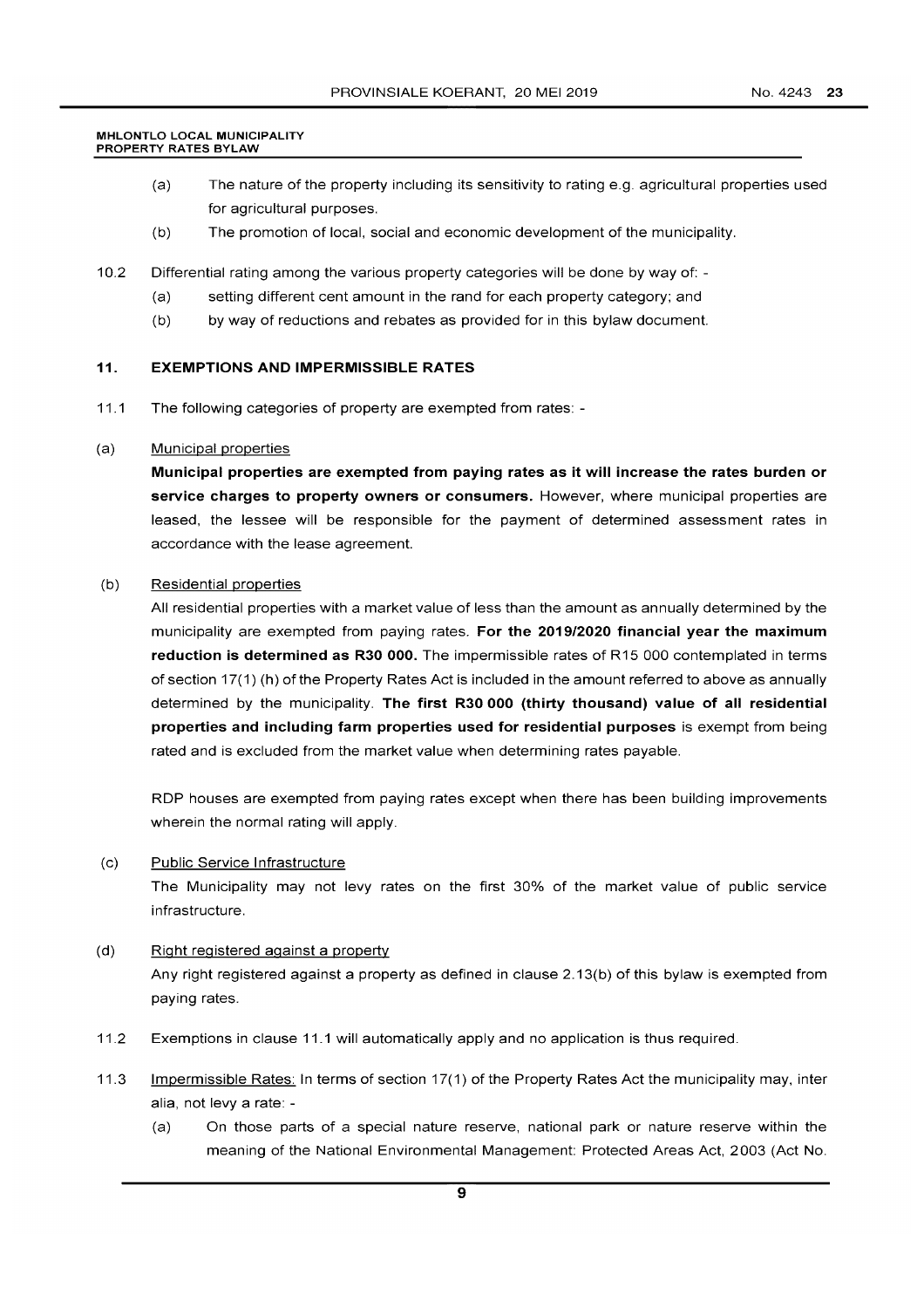57 of 2003) or of a national botanical garden within the meaning of the National Environmental Management: Biodiversity Act, 2004, which are not developed or used for commercial, business, or residential agricultural purposes.

(a) On mineral rights within the meaning of paragraph (b) of the definition of "property" in section 1 of the Act.

- (b) On a property belonging to a land reform beneficiary or his or her heirs, provided that this exclusion lapses ten years from the date on which such beneficiary's title was registered in the office of the Registrar of Deeds.
- (c) On a property registered in the name of and used primarily as a place of public worship by a religious community, including an official residence registered in the name of that community which is occupied by an office-bearer of that community who officiates at services at that place of worship.

## 11.4 Public Benefit Organisations (PBO's)

Taking into account the effects of rates on PBOs performing a specific public benefit activity and if registered in terms of the Income Tax Act, 1962 (No 58 of 1962) for tax reduction because of those activities, Public Benefit Organizations may apply for the exemption of property rates. Public Benefit Organizations may include, inter alia: -

- (a) Welfare and humanitarian For example, PBOs providing disaster relief.
- (b) Health Care For example, PBO's providing counselling and treatment of persons afflicted with HIV and
	- AIDS including the care of their families and dependents in this regard.
- (c) Education and development

For example, PBO's providing early childhood development services for pre-school children.

(d) Sporting bodies

Property used by an organization for sporting purposes on a non-professional basis:

- (e) Cultural institutions Property used for purposes declared in terms of the Cultural Institutions Act, Act 29 of 1969 or the Cultural Institutions Act, Act 66 of 1989.
- (f) Museums, libraries, art galleries and botanical gardens Property registered in the name of private persons, open to the public and not operated for gain.
- (g) Animal welfare

Property owned or used by organizations whose exclusive aim is to protect birds, reptiles and animals on a not-for-gain basis.

- (h) Cemeteries and crematoriums Property used for cemeteries and crematoriums.
- (i) Welfare institutions Properties used exclusively as an orphanage, non-profit retirement villages, old age homes or benevolent/charitable institutions, including workshops used by the inmates, laundry or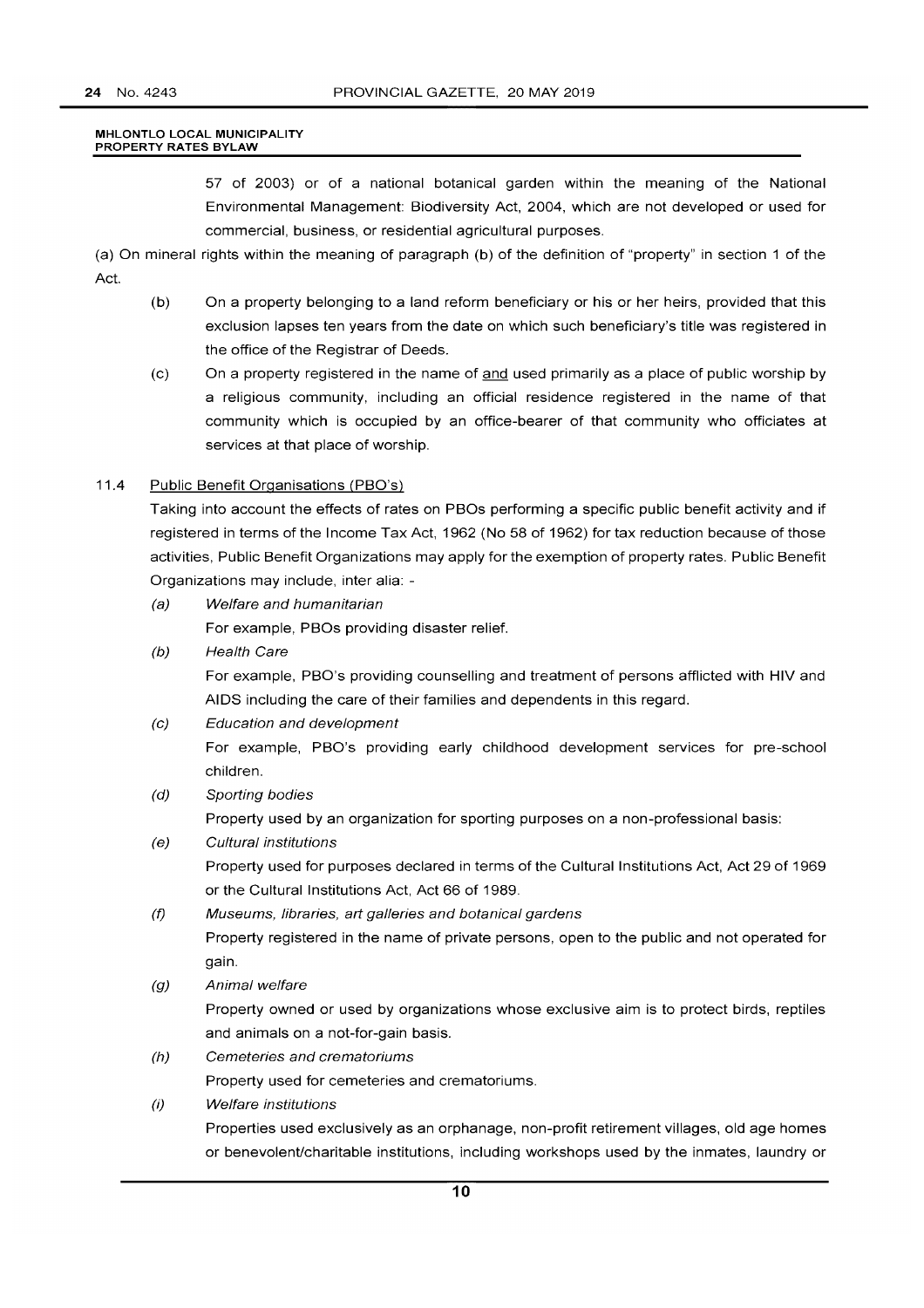cafeteria facilities; provided that any profits from the use of the property are used entirely for the benefit of the institution and/or to charitable purposes within the municipality.

- *(i)* Charitable institutions Property owned or used by institutions or organizations whose aim is to perform charitable work on a not-for-gain basis.
- 11.5 All possible benefiting organisations in clause 11.4 must apply annually for exemptions. All applications must be addressed in writing to the municipality by 31 August for the financial year in respect of which the rate is levied. If the exemption applied for is granted the exemption will apply for the full financial year.
- 11.6 Public benefit organisations must attach a SARS tax exemption certificate issued by the South African Revenue Services (SARS) as contemplated in Part 1 of the Ninth Schedule of the Income Tax Act, 1962 (No 58 of 1962) to all applications.
- 11.7 The municipality retains the right to refuse the exemption if the details supplied in the application form were incomplete, incorrect or false.
- 11.8 The extent of the exemptions implemented in terms of clauses 11.1 to 11.4 must annually be determined by the municipality and included in the annual budget.

## **12. REDUCTIONS**

- 12.1 Reductions as contemplated in section 15 of the Act will be considered on an ad-hoc basis in the event of the following: -
	- 12.1.1 Partial or total destruction of a property.
	- 12.1.2 Disasters as defined in the Disaster Management Act, 2002 (Act 57 of 2002).
- 12.2 The following conditions shall be applicable in respect of clause12.1:
	- 12.2.1 The owner referred to in clause 12.1.1 shall apply in writing for a reduction and the onus will rest on such applicant to prove to the satisfaction of the municipality that his property has been totally or partially destroyed. He/ she will also have to indicate to what extent the property can still be used and the impact on the value of the property.
	- 12.2.2 Property owners will only qualify for a rebate if affected by a disaster as referred to in the Disaster Management Act, 2002 (Act No. 57 of 2002).
	- 12.2.3 A maximum reduction to be determined on an annual basis shall be allowed in respect of both clauses 12.1.1 and 12.1.2. For the 2019/2020 financial year the maximum reduction is determined as 80%.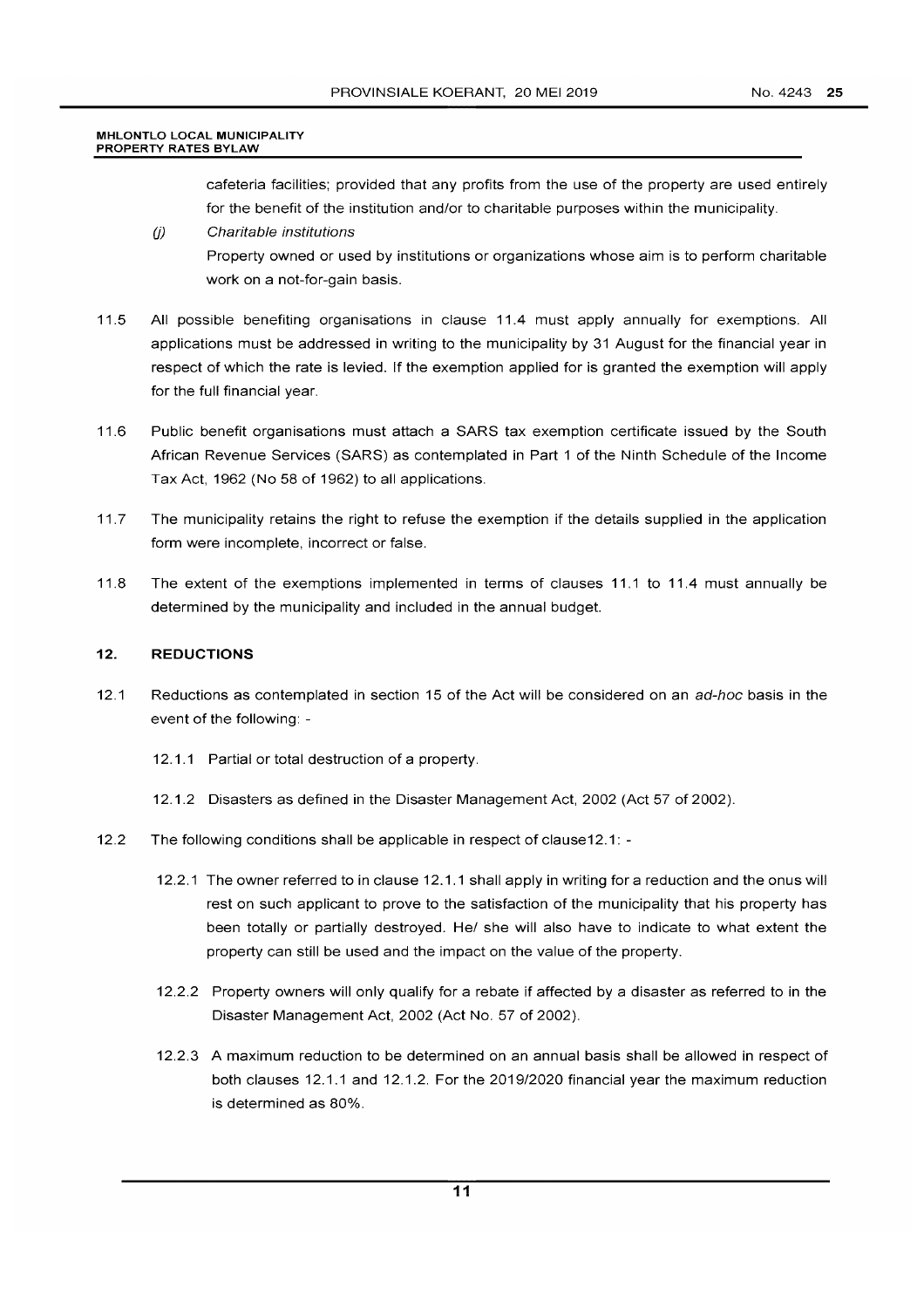- 12.2.4 An ad-hoc reduction will not be given for a period in excess of 6 months, unless the municipality gives further extension on application.
- 12.2.5 If rates were paid in advance prior to granting of a reduction the municipality will give credit to such an owner as from the date of reduction until the date of lapse of the reduction or the end of the period for which payment was made whichever occurs first.

## **13. REBATES**

## **13.1. Categories of property**

- (a) Business, commercial and industrial properties
	- i. The municipality may grant rebates to rateable enterprises that promote local, social and economic development in its area of jurisdiction. The following criteria will apply:
		- a. job creation in the municipal area;
		- b. social upliftment of the local community; and
		- c. creation of infrastructure for the benefit of the community.
	- ii. A maximum rebate as annually determined by the municipality will be granted on approval, subject to:
		- a. a business plan issued by the directors of the company indicating how the local, social and economic development objectives of the municipality are going to be met;
		- b. a continuation plan issued by the directors and certified by auditors of the company stating that the objectives have been met in the first year after establishment and how the company plan to continue to meet the objectives; and
		- c. an assessment by the municipal manager or his/her nominee indicating that the company qualifies.
	- iii. All applications must be addressed in writing to the municipality by 31 August for the financial year in respect of which the rate is levied. If the rebate applied for is granted the rebate will apply for the full financial year.

## (b) Agricultural property rebate

- i. When considering the criteria to be applied in respect of any exemptions, rebates and reductions on any properties used for agricultural purposes the municipality must take into account:
	- a. the extent of rates related services rendered by the municipality in respect of such properties.
	- b. the contribution of agriculture to the local economy.
	- c. the extent to which agriculture assists in meeting the service delivery and developmental objectives of the municipality; and
	- d. the contribution of agriculture to the social and economic welfare of farm workers.
- ii. In terms of section 84 of the Act the Minister for Provincial and Local Government, and in concurrence with the Minister of Finance as required through section 19 of the Act, may determine that a rate levied by the Council on a category of non-residential property may not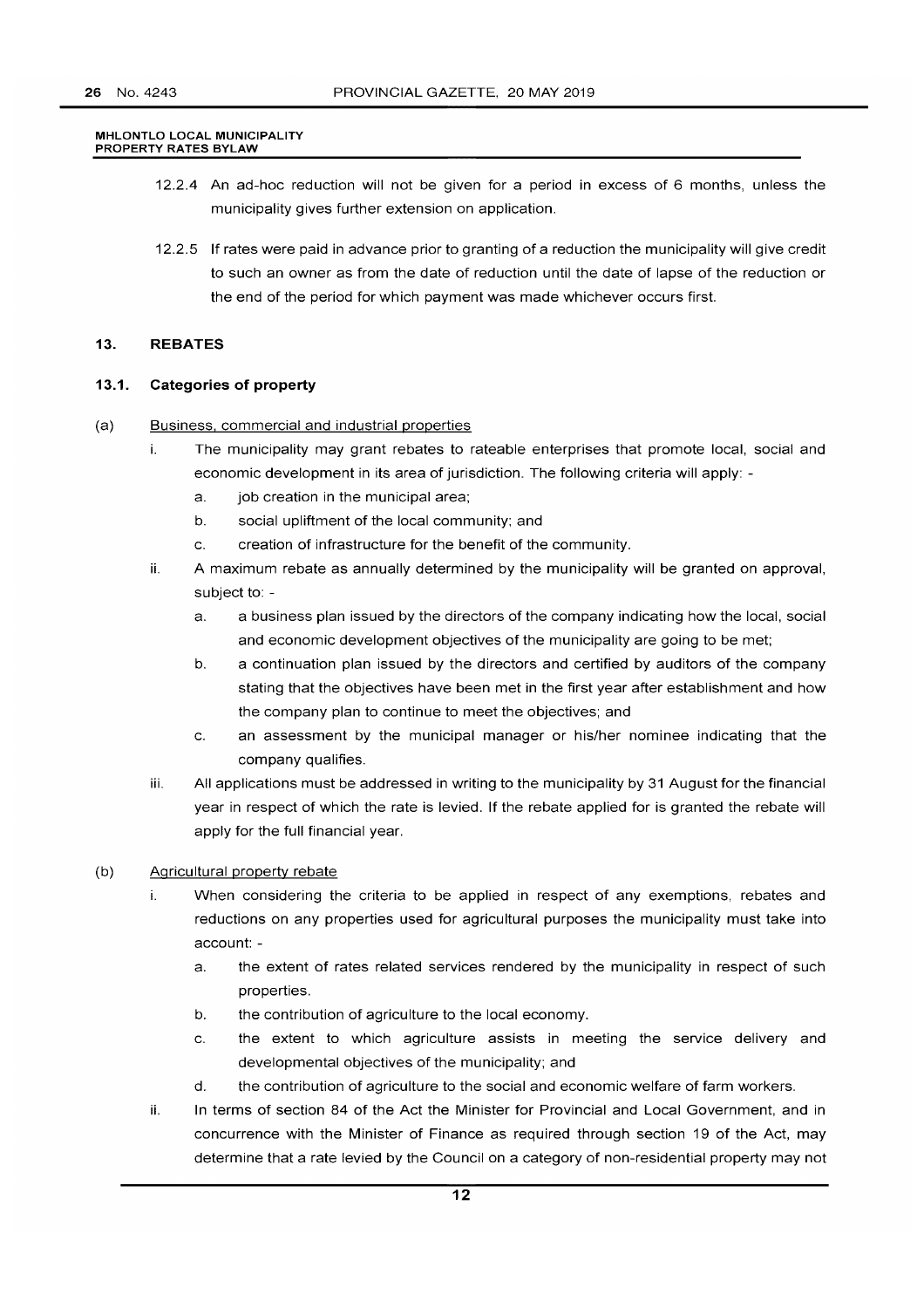exceed the ratio to the rate on residential property. In the absence of any such promulgation the municipality will apply the standard ratio for agricultural properties as 1 :0.25 (75% rebate on the tariff for residential properties). For the 2019/2020 financial year the minister has promulgated a ratio of 1 :0.25.

- iii. An additional rebate (based on the total property value) of maximum 10% will be granted by the municipality in respect of the following:
	- a. 2,5% for the provision of accommodation in a permanent structure to farm workers and their dependents.
	- b. 2,5% if these residential properties are provided with potable water.
	- c. 2,5% if the farmer for the farm workers electrifies these residential properties.
	- d. 2,5% for the provision of land for burial to own farm workers or educational or recreational purposes to own farm workers as well as people from surrounding farms.
- vi. The granting of additional rebates is subject to the following:
	- a. All applications must be addressed in writing to the municipality by 31 August indicating how service delivery and development obligations of the municipality and contribution to the social and economic welfare of farm workers were met. This application will be required as a once off requirement. Any new applications for the 2019/2020 financial year and onwards must be addressed in writing to the municipality by 31 August for the financial year in respect of which the rate is levied. If the rebate applied for is granted the rebate will apply for the full financial year and such application again regarded as a once off requirement.
	- b. Council reserves the right to send officials or its agents to premises/households receiving relief on annual basis for the purpose of conducting an on-site audit of the details supplied. The onus also rests on recipients to immediately notify Council of any changes in their original application.
	- c. The municipality retains the right to refuse the exemption if the details supplied in the application form were incomplete, incorrect or false.
- v. No other rebates will be granted to properties that qualify for the agricultural rebate. For the avoidance of doubt, properties that qualify for the agricultural rebate will not be entitled to the residential rate exemption as set out in clause 11.1 (b) of this bylaw.

## 13.2 Categories of owners

Indigent owners and child headed families will receive a 100% rebate from payment of property tax:

## (a) Indigent owners

Owners who qualify and who are registered as indigents in terms of the adopted indigent bylaw of the municipality, regardless of the value of the property, will receive a 100% rebate from payment of property tax. If qualifying in terms of the indigent bylaw this 100% rebate will automatically apply and no further application is thus required by the owner.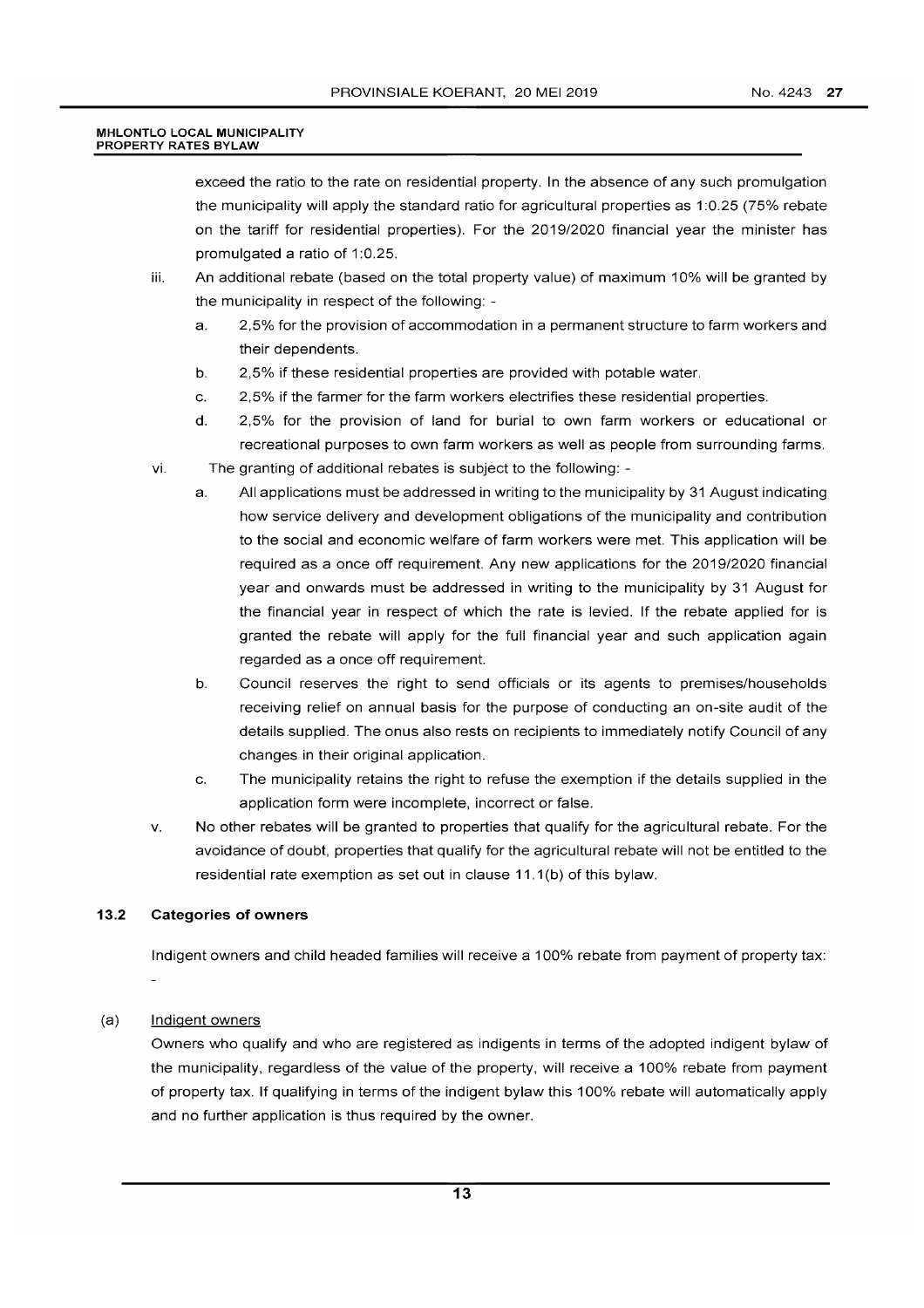## (b) Child headed families

- i. Families headed by children will receive a 100% rebate for paying property tax, according to monthly household income. To qualify for this rebate, the head of the family must:
	- a. occupy the property as his/her normal residence;
	- b. not be older than 18 years of age;
	- c. still be a scholar or jobless; and
	- d. be in receipt of a total monthly income from all sources not exceeding an amount to be determined annually by the Municipality. For the 2019/2020 financial year this amount is determined as R3 300 per month.
- ii. The family head must apply on a prescribed application form for registration as a child headed household and must be assisted by the municipality with completion of the application form. If qualifying, this rebate will automatically apply and no further application is thus required.

## (c) Retired and Disabled Persons Rate Rebate

- i. Retired and Disabled Persons, not registered as indigents, qualify for special rebates according to monthly household income. To qualify for the rebate a property owner must:
	- a. occupy the property as his/her normal residence;
	- b. be at least 60 years of age or in receipt of a disability pension from the Department of Welfare and Population Development;
	- c. be in receipt of a total monthly income from all sources as annually determined by the municipality (including income of spouses of owner);
	- d. not be the owner of more than one property; and
	- e. provided that where the owner is unable to occupy the property due to no fault of his/her own, the spouse or minor children may satisfy the occupancy requirement.
- ii. Property owners must apply on a prescribed application form for a rebate as determined by the municipality. Applications must be accompanied by
	- a. a certified copy of the identity document or any other proof of the owners age which is acceptable to the municipality;
	- b. sufficient proof of income of the owner and his/her spouse;
	- c. an affidavit from the owner;
	- d. if the owner is a disabled person proof of a disability pension payable by the state must be supplied; and
	- e. if the owner has retired at an earlier stage for medical reasons proof thereof must be submitted.
- iii. All applications must be addressed in writing to the municipality by 31 August for the financial year in respect of which the rate is levied. If the rebate applied for is granted the rebate will apply for the full financial year. The total monthly income and corresponding rebate is determined as follows: -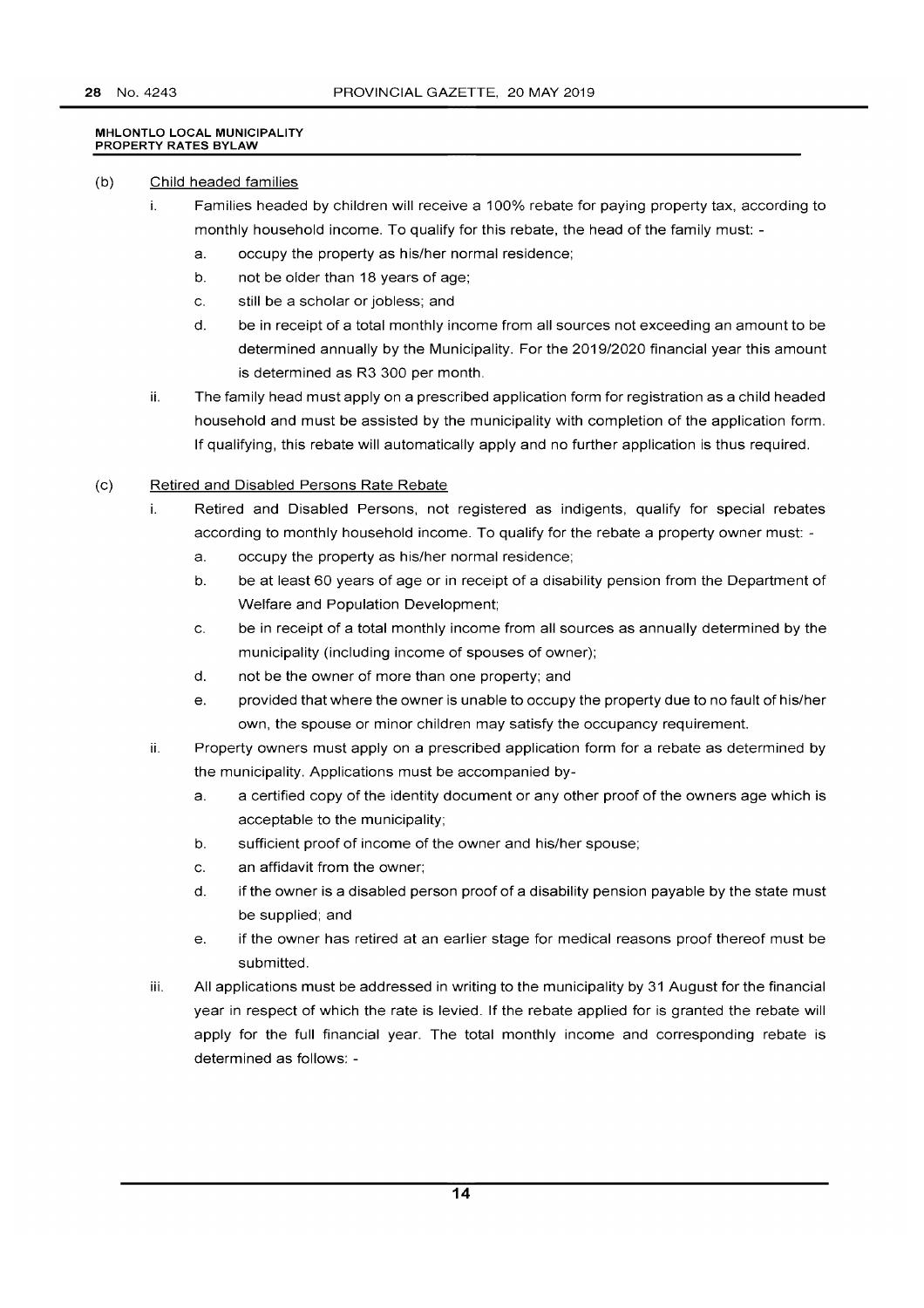- a. RO to R2 500 per month  $-100\%$ .
- b. R2 501 to R5 000 per month - 50%.
- c. R5 001 to R8 000 per month -20%.
- iv. The municipality retains the right to refuse the exemption if the details supplied in the application form were incomplete, incorrect or false.
- 13.3 Properties with a market value below a prescribed valuation level of a value to be determined annually by the Municipality may, instead of a rate being determined on the market value, be rated a uniform fixed amount per property.
- 13.4 The extent of the rebates granted in terms of clauses 13.1 and 13.2 must annually be determined by the municipality and included in the annual budget.

## 14. PAYMENT OF RATES

- 14.1 The rates levied on the properties shall be payable:
	- (a) On a monthly basis; or
	- (b) Annually, before 30 September each year.
- 14.2 Ratepayers may choose paying rates annually in one instalment on or before 30 September each year. If the owner of property that is subject to rates, notify the municipal manager or his/her nominee in writing not later than 30 June in any financial year, or such later date in such financial year as may be determined by the municipality that he/she wishes to pay all rates annually, such owner shall be entitled to pay all rates in the subsequent financial year and each subsequent financial year annually until such notice is withdrawn by him/her in a similar manner.
- 14.3 The municipality shall determine the due dates for payments in monthly instalments and the single annual payment and this date shall appear on the accounts forwarded to the owner/ tenant/ occupants/ agent.
- 14.4 Rates payable on an annual basis will be subject to a discount of 15% if paid in full on or before 30 September of each year. Rates payable on a monthly basis will be subject to 5% discount if paid in full by the 7<sup>th</sup> of every month.
- 14.5 Interest on arrears rates, whether payable on or before 30 September or in equal monthly instalments, shall be calculated in accordance with the provisions of the Credit Control and Debt Collection Bylaw of the Municipality.
- 14.6 If a property owner who is responsible for the payment of property rates in terms of this bylaw fails to pay such rates in the prescribed manner, it will be recovered from him/her in accordance with the provisions of the Credit Control and Debt Collection By-law of the Municipality.
- 14.7 Arrears rates shall be recovered from tenants, occupiers and agents of the owner, in terms of section 28 and 29 of the Act and the Municipality's credit control and debt collection by-law.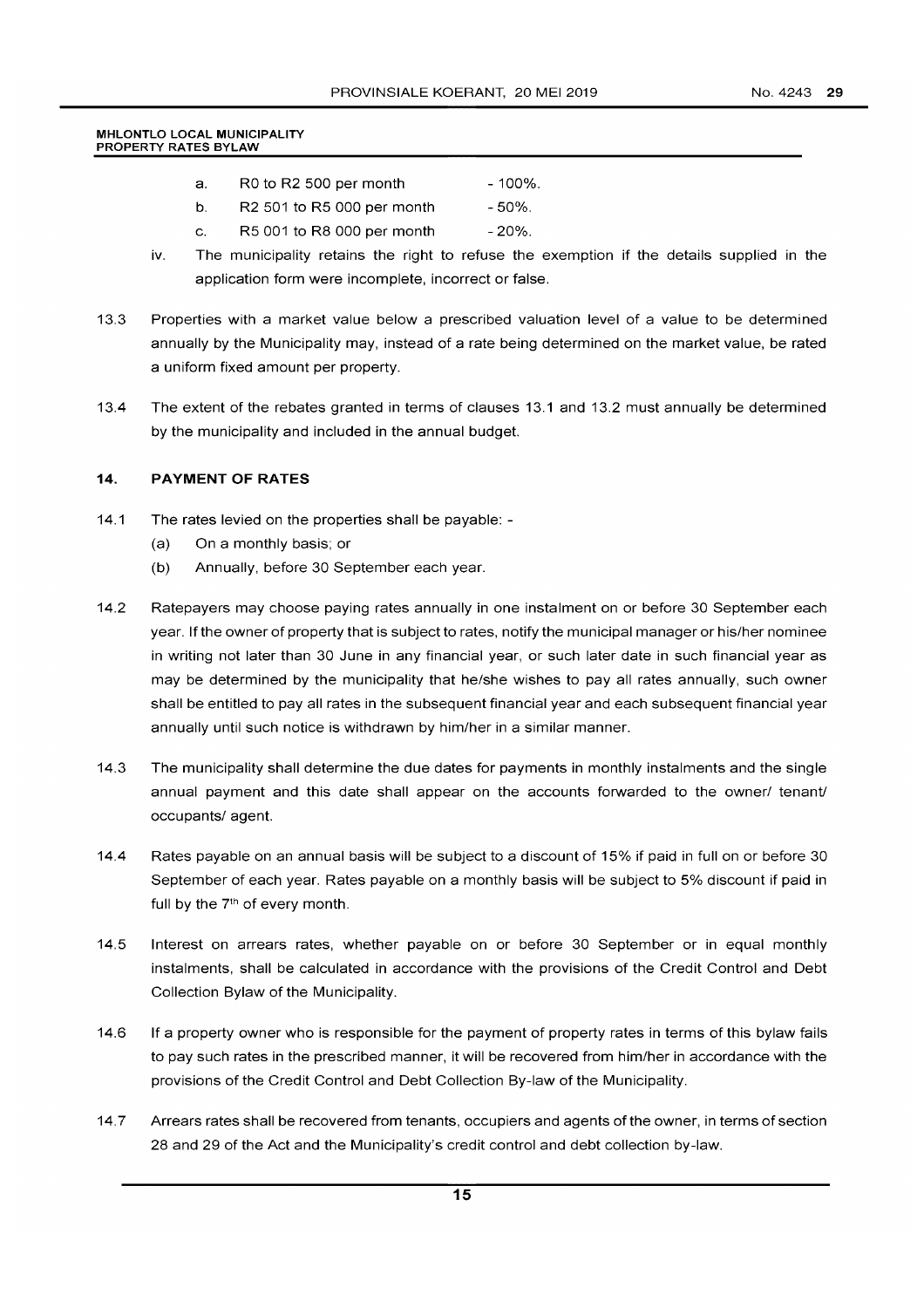- 14.8 Where the rates levied on a particular property have been incorrectly determined, whether because of an error or omission on the part of the municipality or false information provided by the property owner concerned or a contravention of the permitted use to which the property concerned may be put, the rates payable shall be appropriately adjusted for the period extending from the date on which the error or omission is detected back to the date on which rates were first levied in terms of the current valuation roll.
- 14.9 In addition, where the error occurred because of false information provided by the property owner or as a result of a contravention of the permitted use of the property concerned, interest on the unpaid portion of the adjusted rates payable shall be levied at the maximum rate permitted by prevailing legislation.

## 15. **ACCOUNTS TO BE FURNISHED**

- 15.1 The municipality will furnish each person liable for the payment of rates with a written account, which will specify: -
	- (i) the amount due for rates payable,
	- (ii) the date on or before which the amount is payable,
	- (iii) how the amount was calculated,
	- (iv) the market value of the property, and
	- (v) rebates, exemptions, reductions or phasing-in, if applicable.
- 15.2 A person liable for payment of rates remains liable for such payment, whether or not such person has received a written account from the municipality. If the person concerned has not received a written account, he/she must make the necessary enquiries with the municipality.
- 15.3 In the case of joint ownership the municipality shall consistently, in order to minimise costs and unnecessary administration, recover rates from one of the joint owners only provided that it takes place with the consent of the owners concerned.

## 16. **PHASING IN OF RATES**

- 16.1 The rates to be levied on newly rateable property shall be phased in as explicitly provided for in section 21 of the Act.
- 16.2 The phasing-in discount on the properties referred to in section 21 shall be as follows:
	- First year : 75% of the relevant rate;
	- Second year : 50% of the relevant rate; and  $\blacksquare$
	- Third year : 25% of the relevant rate.
- 16.3 No rates shall be levied on newly rateable properties that are owned and used by organisations conducting activities that are beneficial to the public and that are registered in terms of the Income Tax Act for those activities, during the first year. The phasing-in discount on these properties shall be as indicated below: -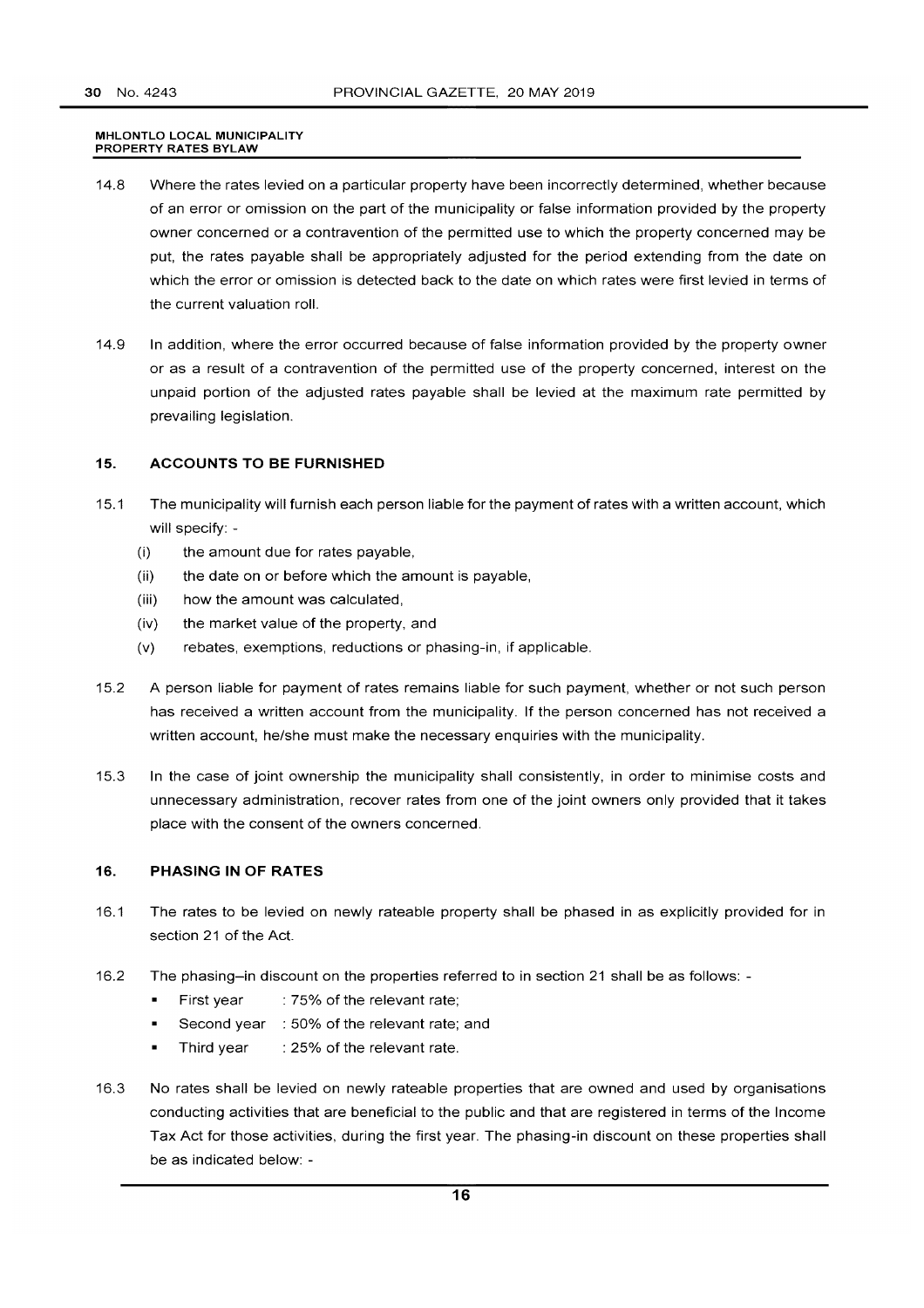- First year : 100% of the relevant rate;  $\blacksquare$
- Second year : 75% of the relevant rate;
- Third year : 50% of the relevant rate; and
- Fourth year : 25% of the relevant rate.

## **17. FREQUENCY OF VALUATION**

- 17.1 The municipality shall prepare a new valuation roll at least every 4 (four) years;
- 17.2 In accordance with the Act the municipality, under exceptional circumstances, may request the MEC for Local Government and Housing in the province to extend the validity of the valuation roll to 5 (five) years.
- 17.3 Supplementary valuations may be done on a continual basis but at least on an annual basis.

## **18. COMMUNITY PARTICIPATION**

- 18.1 Before the municipality adopts the rates bylaw, the municipal manager will follow the process of community participation envisaged in chapter 4 of the Municipal Systems Act and comply with the following requirements: -
	- 18.1.1 Council must establish appropriate mechanisms, processes and procedures to enable the local community to participate and will provide for consultative sessions with locally recognised community organisations and where appropriate traditional authorities.
	- 18.1.2 Conspicuously display the draft rates bylaw for a period of at least 30 days (municipality to include period decided on) at the municipality's head and satellite offices, libraries and on the website.
	- 18.1.3 Advertise in the media a notice stating that the draft rates bylaw has been prepared for submission to council and that such bylaw is available at the various municipal offices and on the website for public inspection.
	- 18.1.4 Property owners and interest persons may obtain a copy of the draft bylaw from the municipal offices during office hours at a fee as determined by Council as part of its annual tariffs. Property owners and interest persons are invited to submit written comments or representations to the municipality within the specified period in the notice.
	- 18.1.5 Council will consider all comments and/or representations received when considering the finalisation of the rates bylaw.
	- 18.1.6 The municipality will communicate the outcomes of the consultation process in accordance with section 17 of the Municipal Systems Act 32 of 2000.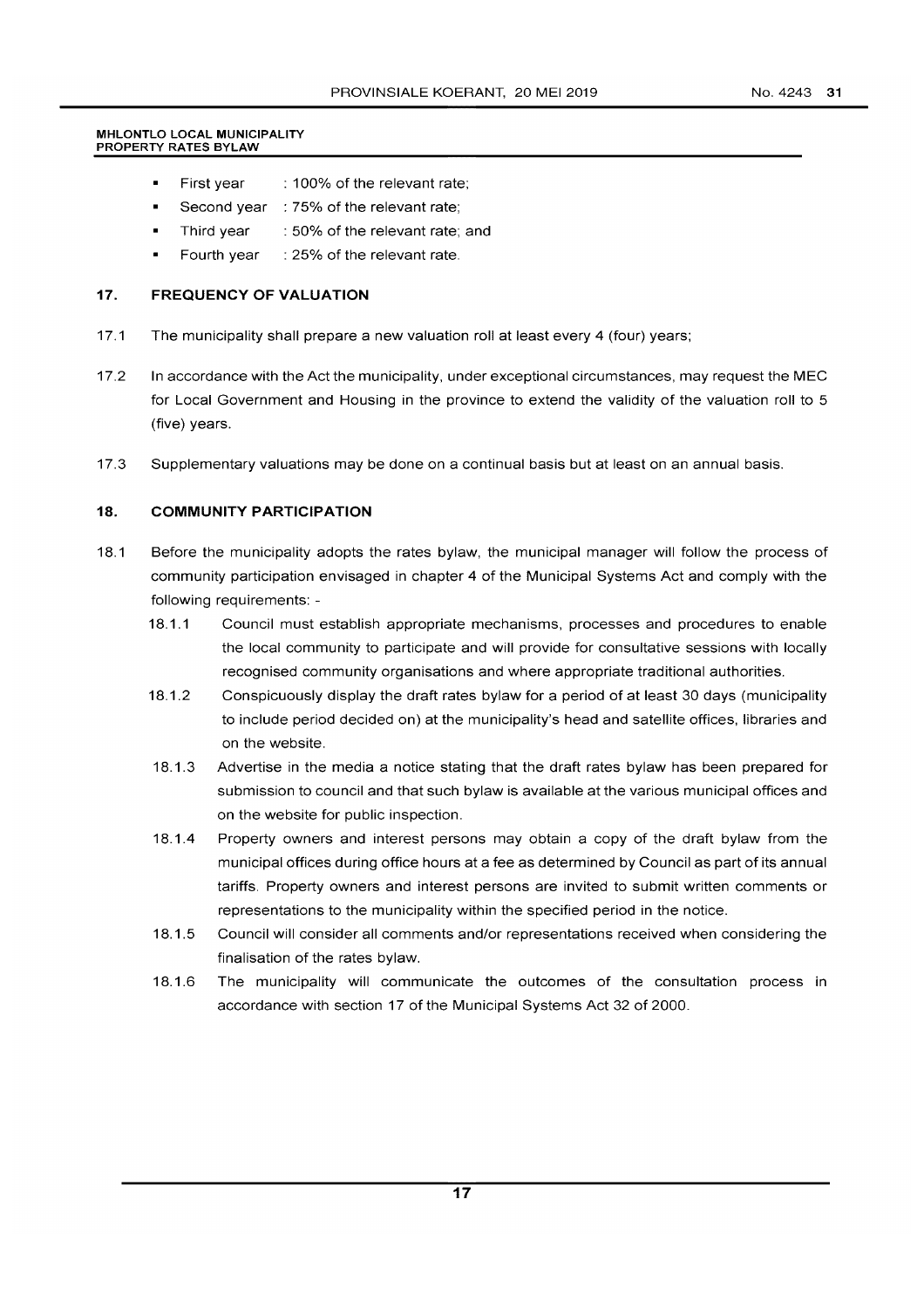### 19. REGISTER OF PROPERTIES

- 19.1 The municipality will compile and maintain a register in respect of all properties situated within the jurisdiction of the municipality. The register will be divided into Part A and Part B.
- 19.2 Part A of the register will consist of the current valuation roll of the municipality and will include all supplementary valuations done from time to time.
- 19.3 Part B of the register will specify which properties on the valuation roll or any supplementary valuation roll are subject to:
	- i. Exemption from rates in terms of section 15 of the Property Rates Act,
	- ii. Rebate or reduction in terms of section 15,
	- iii. Phasing-in of rates in terms of section 21, and
	- iv. Exclusions as referred to in section 17.
- 19.4 The register will be open for inspection by the public at the municipal main offices during office hours or on the website of the municipality.
- 19.5 The municipality will update Part A of the register during the supplementary valuation process.
- 19.6 Part B of the register will be updated on an annual basis as part of the implementation of the municipality's annual budget.

### 20. BY-LAWS TO GIVE EFFECT TO THE RATES BYLAW

20.1 The municipality will adopt By-laws to give effect to the implementation of the Rates Bylaw and such By-laws may differentiate between different categories of properties and different categories of owners of properties liable for the payment of rates.

## 21. REGULAR REVIEW PROCESSES

21.1 The rates bylaw must be reviewed on an annual basis to ensure that it complies with the Municipality's strategic objectives as contained in the Integrated Development Plan and with legislation.

### 22. ENFORCEMENT/IMPLEMENTATION AND ENQUIRIES

This bylaw has been approved by the Municipality in terms of Council resolution .......................dated .......... and takes effect on the effective date of the first valuation roll on 1 July 2017 .

| . Approved by | .     |
|---------------|-------|
|               | Mayor |
|               |       |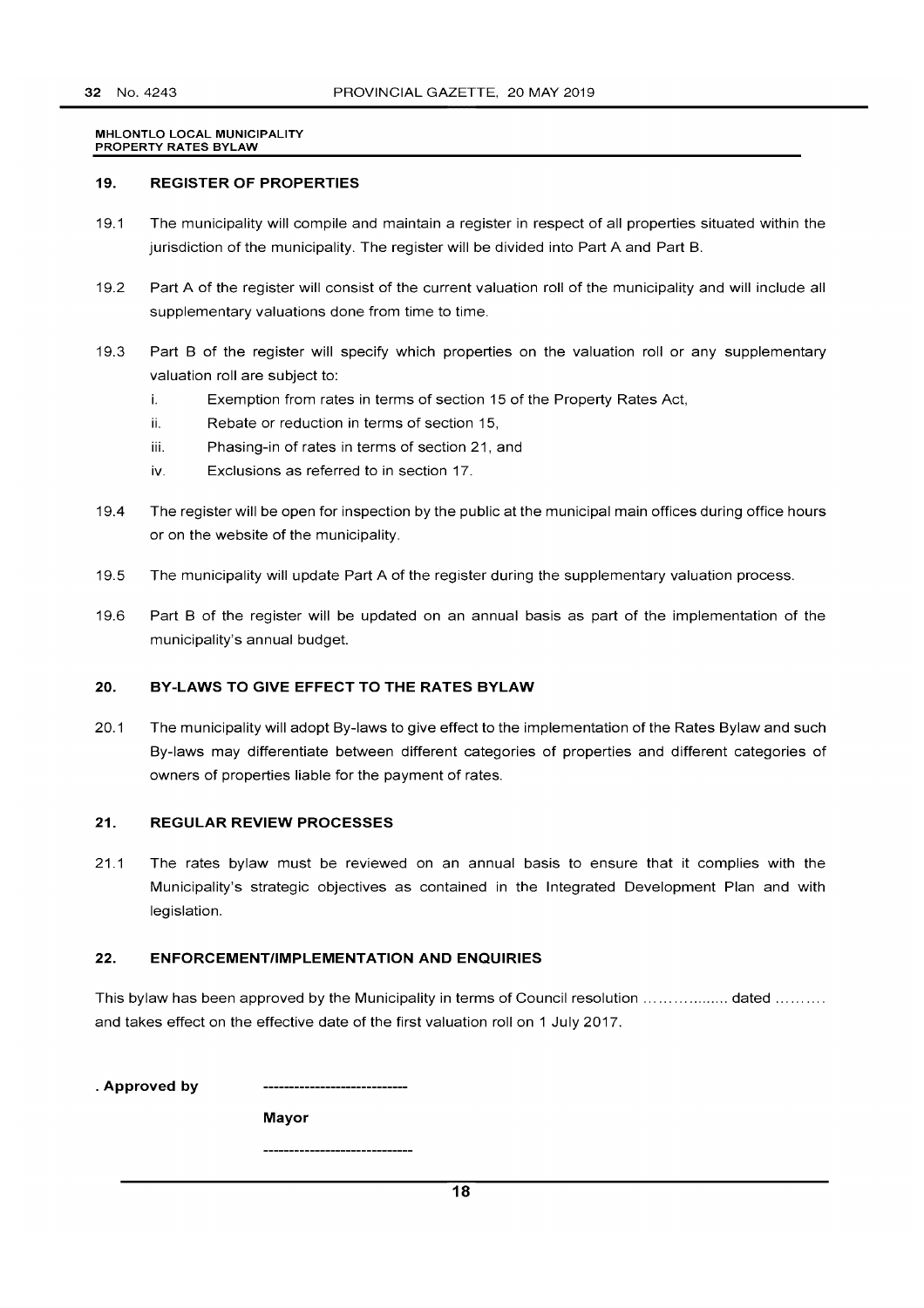## **Municipal Manager**

---------------------

**Date**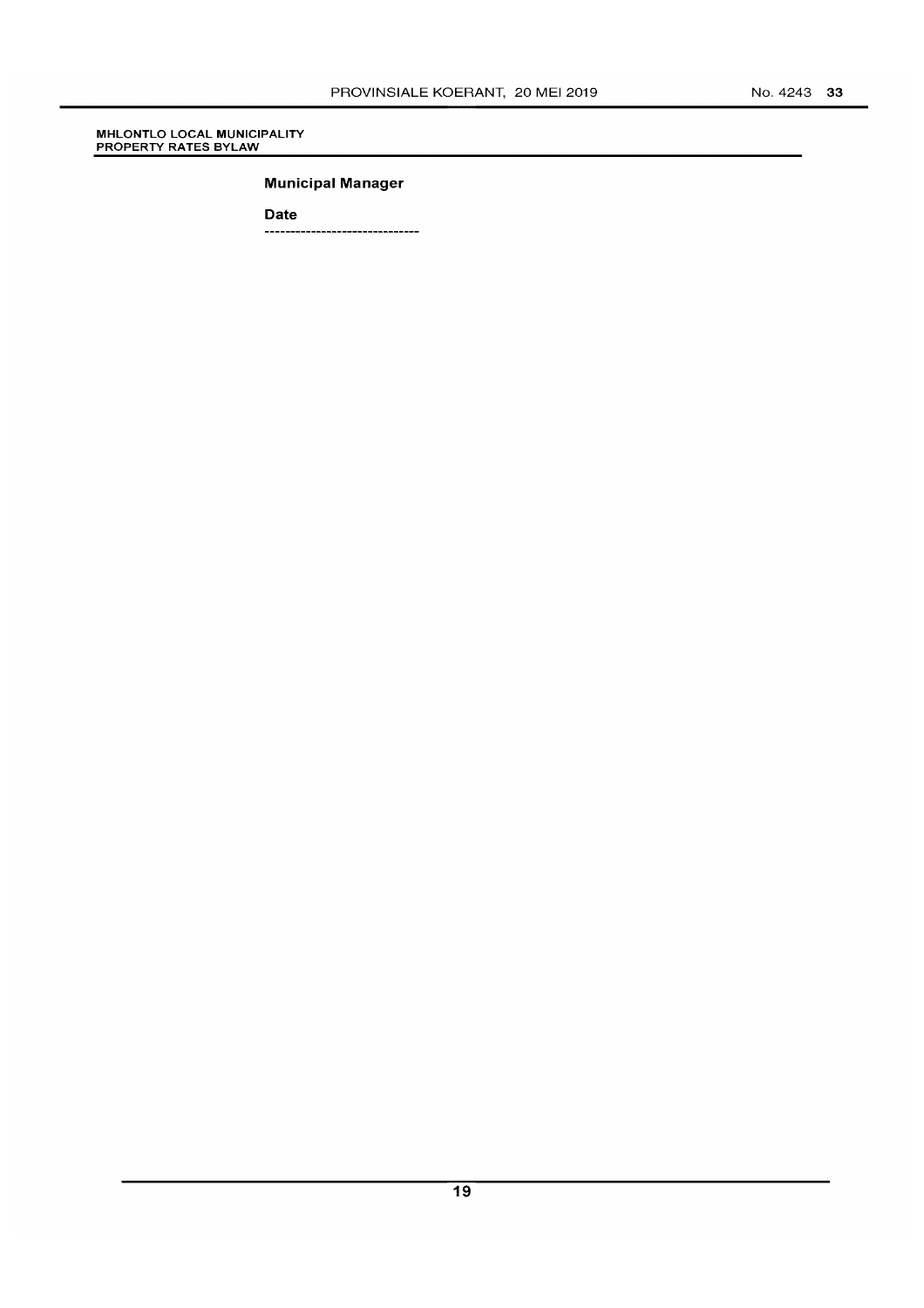**(FOR IMPLEMENTATION ON 1 JULY 2019)** 

# **TARIFF POLICY**



# **MHLONTLO LOCAL MUNICIPALITY**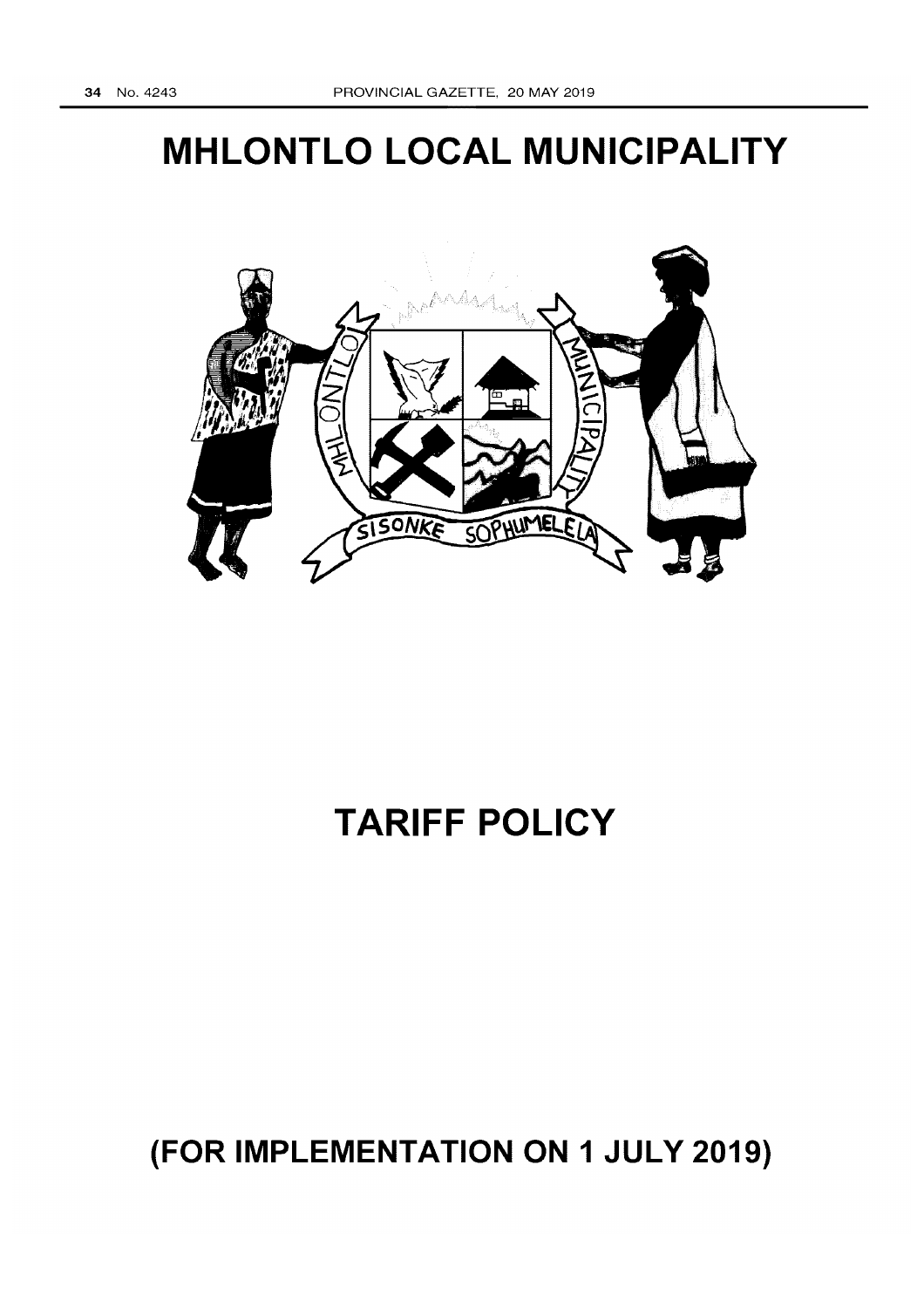## **INDEX**

## **Page**

| 6. DETERMINATION OF TARIFFS FOR MAJOR SERVICES  6 |  |
|---------------------------------------------------|--|
|                                                   |  |
|                                                   |  |
|                                                   |  |
|                                                   |  |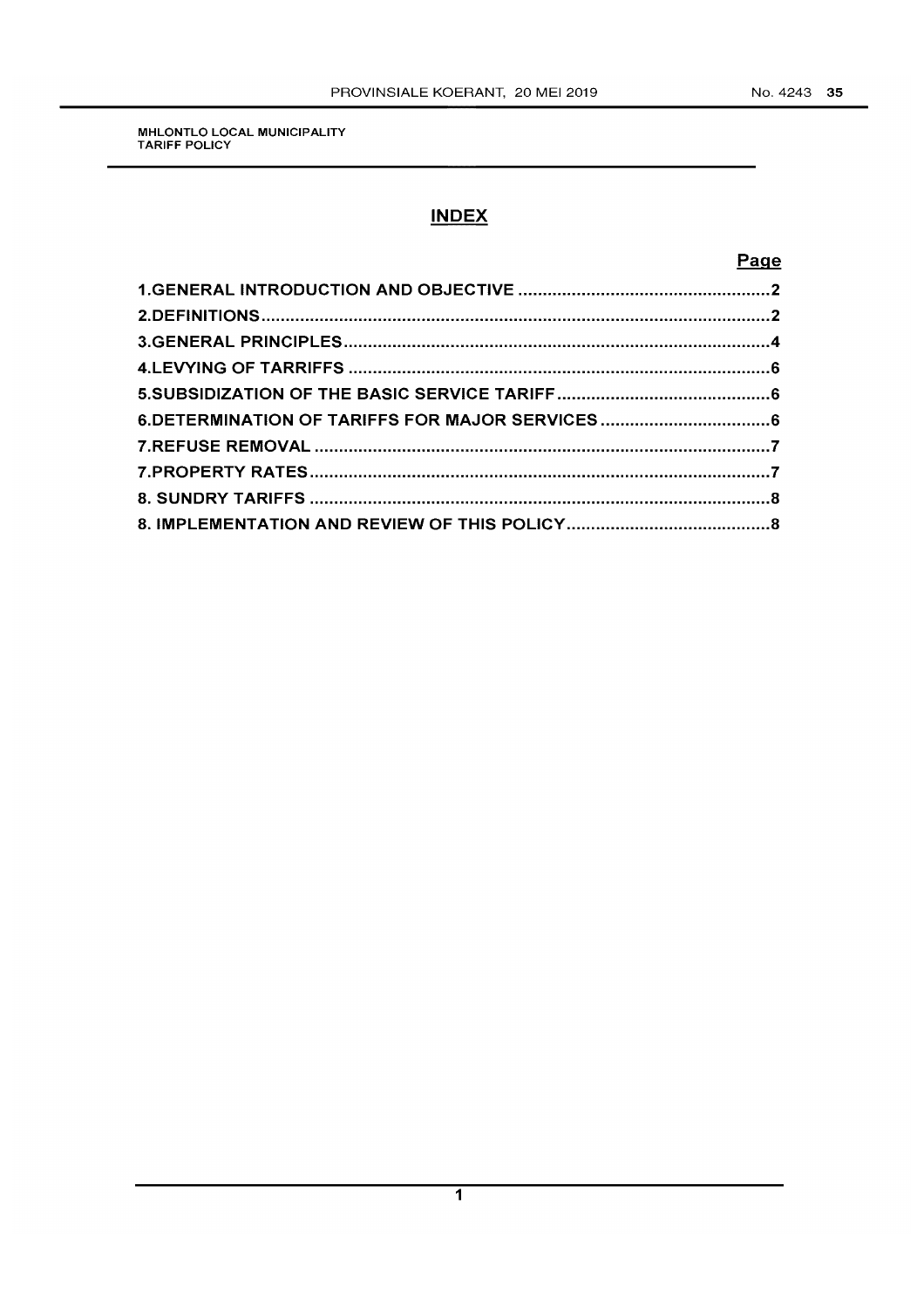## **MHLONTLO LOCAL MUNICIPALITY TARIFF POLICY**

## **1. GENERAL INTRODUCTION AND OBJECTIVE**

In terms of section 62 (1) of the Local Government: Municipal Finance Management Act (MFMA), Act no 56 of 2003, the Accounting Officer of the municipality is responsible for managing the financial administration of the municipality, and must for this purpose take all reasonable steps to ensure that, inter alia, the municipality has and implements a tariff policy referred to in section 74 of the Local Government: Municipal Systems Act (MSA), Act no 32 of 2000 as amended.

In terms of section 74 of the Municipal Systems Act the municipal council hereby adopts a tariff policy on the levying of fees for municipal services provided by the municipality itself or by way of service delivery agreements.

In setting its annual tariffs the council shall at all times take due cognisance of the tariffs applicable elsewhere in the economic region, and of the impact which its own tariffs may have on local economic development.

## **2. DEFINITIONS**

**"Accounting officer"** means the municipal manager appointed in terms of Section 60 of the Municipal Finance Management Act.

**"Annual budget"** shall mean the budget approved by the municipal council for any particular financial year, and shall include any adjustments to such budget.

**"Basic municipal services"** shall mean a municipal service necessary to ensure an acceptable and reasonable quality of life, which service  $-$  if not provided  $-$  would endanger public health or safety or the environment.

**"By-law"** shall mean legislation passed by the council of the municipality, and which shall be binding on the municipality and on the persons and institutions to which it applies.

**"Chief financial officer"** means a person designated in terms of section 80 (2) (a) of the Municipal Finance Management Act.

**"Councillor"** shall mean a member of the Council of the municipality.

**"Domestic consumer or user"** of municipal services shall mean the person or household which municipal services are rendered in respect of "residential property" as defined below.

**"Financial year"** shall mean the period starting from 1 July in any year and ending on 30 June of the following year.

**"Integrated development plan"** shall mean a plan formulated and approved as envisaged in Section 25 of the Municipal Systems Act 2000, as amended.

**"Local community" or "community",** in relation to the municipality, shall mean that body of persons comprising the residents of the municipality, the ratepayers of the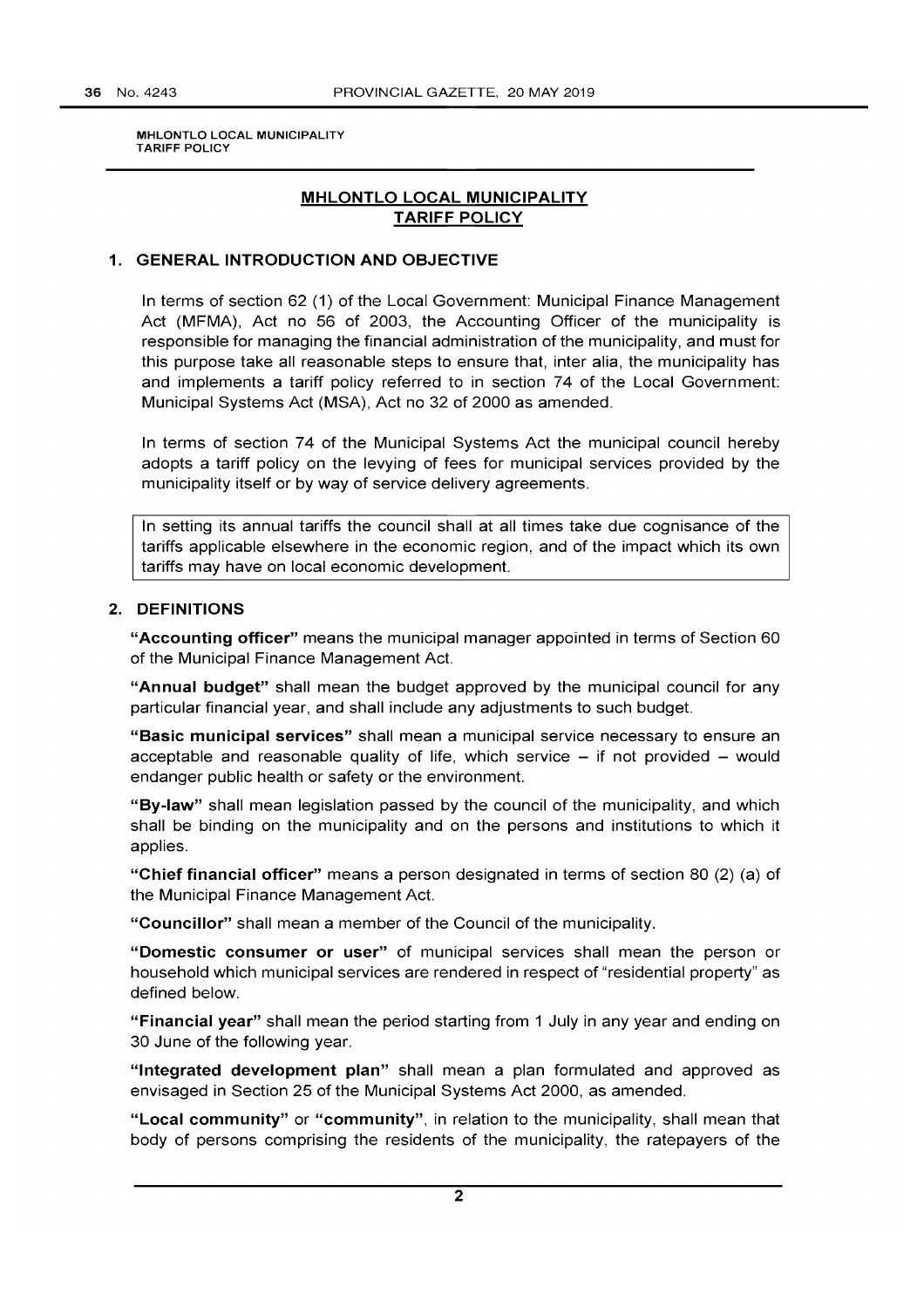municipality, any civic organisations and non-governmental, private sector or labor organisations or bodies involved in local affairs within the municipality, and visitors and other people residing outside the municipality who, because of their presence in the municipality, make use of services or facilities provided by the municipality.

"Month" means one of twelve months of a calendar year.

"Municipality" or "municipal area" shall, where appropriate, mean the geographic area, determined in terms of the Local Government: Municipal Demarcation Act No. 27 of 1998 as the municipal area pertaining to the municipality.

"The municipality" means Mhlontlo Local Municipality.

"Municipal council" or "council" shall mean the municipal council of Mhlontlo Local Municipality as referred to in Section 157(1) of the Constitution.

"Municipal manager" shall mean the person appointed in terms of Section 82 of the Municipal Structures Act, 1998.

"Multiple purposes" in relation to a property, shall mean the use of a property for more than one purpose.

"Municipal service" has the meaning assigned to it in terms of Section 1 of the Municipal Systems Act.

"Municipal tariff" shall mean a tariff for services which the municipality may set for the provision of a service to the local community, and may include a surcharge on such service. Tariffs for major services shall mean tariffs set for refuse removal, and minor tariffs shall mean al other tariffs, charges, fees, rentals or fines levied or imposed by the municipality in respect of other services supplied including services incidental to the provision of the major services.

"Rate" shall mean a municipal rate on property as envisaged in Section 229 (1 (a) of the Constitution.

"Ratable property" shall mean property on which the municipality may in terms of Section 2 of the Municipal Property Rates Act 2004 levy a rate, but excluding property fully excluded from the levying of rates in terms of Section 17 of that Act.

"Ratepayer" shall mean a person who is liable to the municipality for the payment of (a) rates on property in the municipality; (b) any other tax, duty or levy imposed by the municipality; and/or (c) fees for services provided either by the municipality or in terms of a service delivery agreement.

"Rebate" in relation to a rate payable on a property, shall mean a discount granted in terms of Section 15 of the Municipal Property Rates Act, 2004 on the amount of the rate payable on the property.

"Residential property" shall mean a property included in the valuation roll in terms of Section 48(2)(b) of the Municipal Property Rates Act, 2004 as residential.

"Tariff" means a tariff for services which the Municipality may set for the provision of a service to the local community and includes a surcharge on such tariff.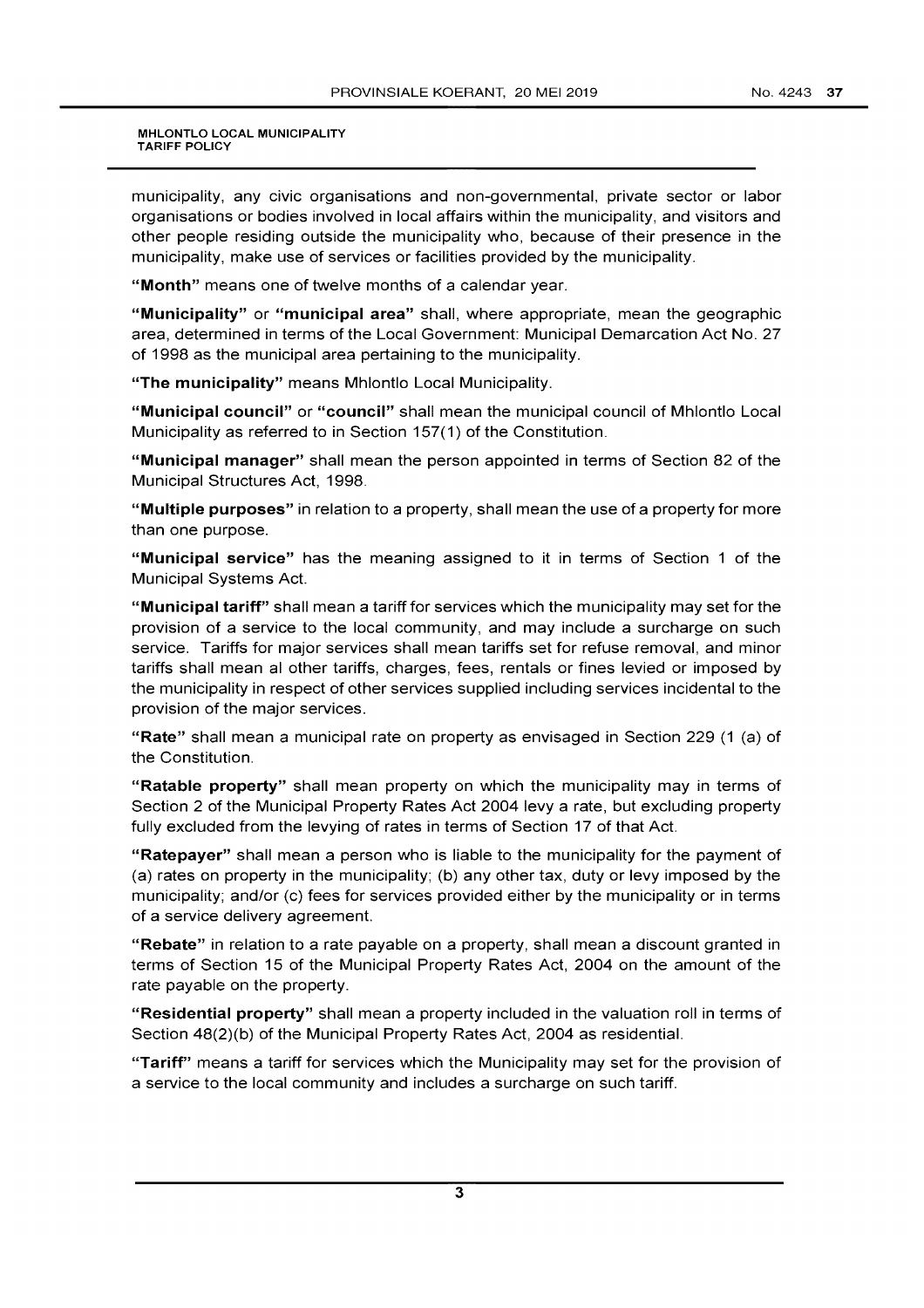## 3. **GENERAL PRINCIPLES**

Service tariffs imposed by the local municipality shall be viewed as user charges and shall not be viewed as taxes, and therefore the ability of the relevant consumer or user of the services to which such tariffs relate, shall not be considered as a relevant criterion (except in the case of the indigency relief measures approved by the municipality from time to time).

- 3.1. The tariff structure of Mhlontlo municipality shall make provision of the following categories of customers:
	- Residential (domestic)
	- Commercial/ business
	- Institutional
	- **Rural**
	- **Municipal**
- 3.2. In line with the principles embodied in the Constitution, and other legislation pertaining to local government, such differentiation shall at all times be reasonable and fully disclosed in the annual budget.
- 3.3. The municipality shall ensure that its tariffs are uniformly and fairly applied throughout the municipal region
- 3.4. Tariffs for the major services rendered by the municipality, namely refuse removal, shall as far as possible recover the expenses associated with the rendering of each service concerned. The tariff which a particular consumer or user pays shall therefore be directly related to the standard of service received and the quantity of the particular service used or consumed.
- 3.5. The municipality shall, as far as circumstances reasonably permit, ensure that the tariffs levied in respect of the foregoing services further generate an operating surplus each financial year of approximately 5% for refuse removal services or such lesser percentage as the council may determine at the time that the annual operating budget is approved.
- 3.6. Such surpluses shall be applied in relief of property rates and for the partial financing of general services or for the future capital expansion of the service concerned, or both. The modesty of such surplus shall prevent the service tariffs concerned from being viewed as concealed taxes.

The municipality shall develop, approve and at least annually review an indigency support programme for the municipal area. This programme shall set out clearly the municipality's cost recovery policy in respect of the tariffs which it levies on registered indigents, and the implications of such policy for the tariffs which it imposes on other users and consumers in the municipal region.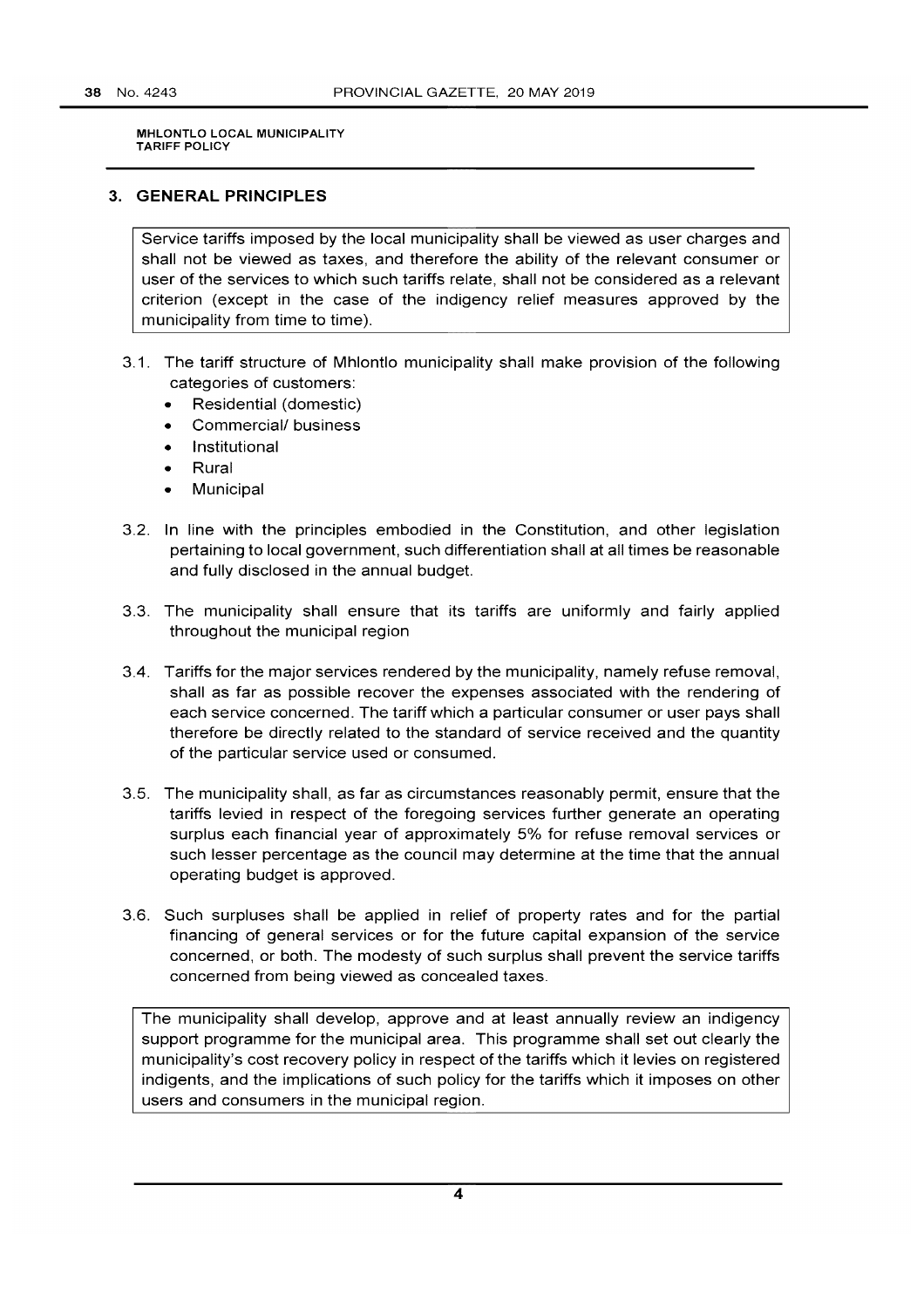- 3.7. In line with the principles embodied in the Constitution and in other legislation pertaining to local government, the municipality may differentiate between different categories of users and consumers in regard to the tariffs which it levies. Such differentiation shall at all times be reasonable and shall be fully disclosed in each annual budget.
- 3.8. The municipality's tariff policy shall be transparent, and the extent to which there is cross-subsidisation between categories of consumers or users shall be evident to all consumers or users of the service in question.
- 3.9. The municipality further undertakes to ensure that its tariffs shall be easily explainable and understood by all consumers and users affected by the tariff policy concerned.

The municipality also undertakes to render its services cost effectively in order to ensure the best possible cost of service delivery.

In considering the costing of its refuse removal services the municipality shall take due cognisance of the high capital cost of establishing and expanding such services, and of the resultant high fixed costs, as opposed to variable costs of operating these services. The municipality therefore undertakes to plan the management and expansion of the services carefully in order to ensure that both current and reasonably expected future demands are adequately catered for and that demand levels which fluctuate significantly over shorter periods are also met. This may mean that the services operate at less than full capacity at various periods, and the costs of such surplus capacity must also be covered in the tariffs which are annually levied.

3.10. In adopting what is fundamentally a two-part tariff structure, namely a fixed availability charge coupled with a charge based on consumption, the municipality believes that it is properly attending to the demands which both future expansion and variable demand cycles and other fluctuations will make on service delivery.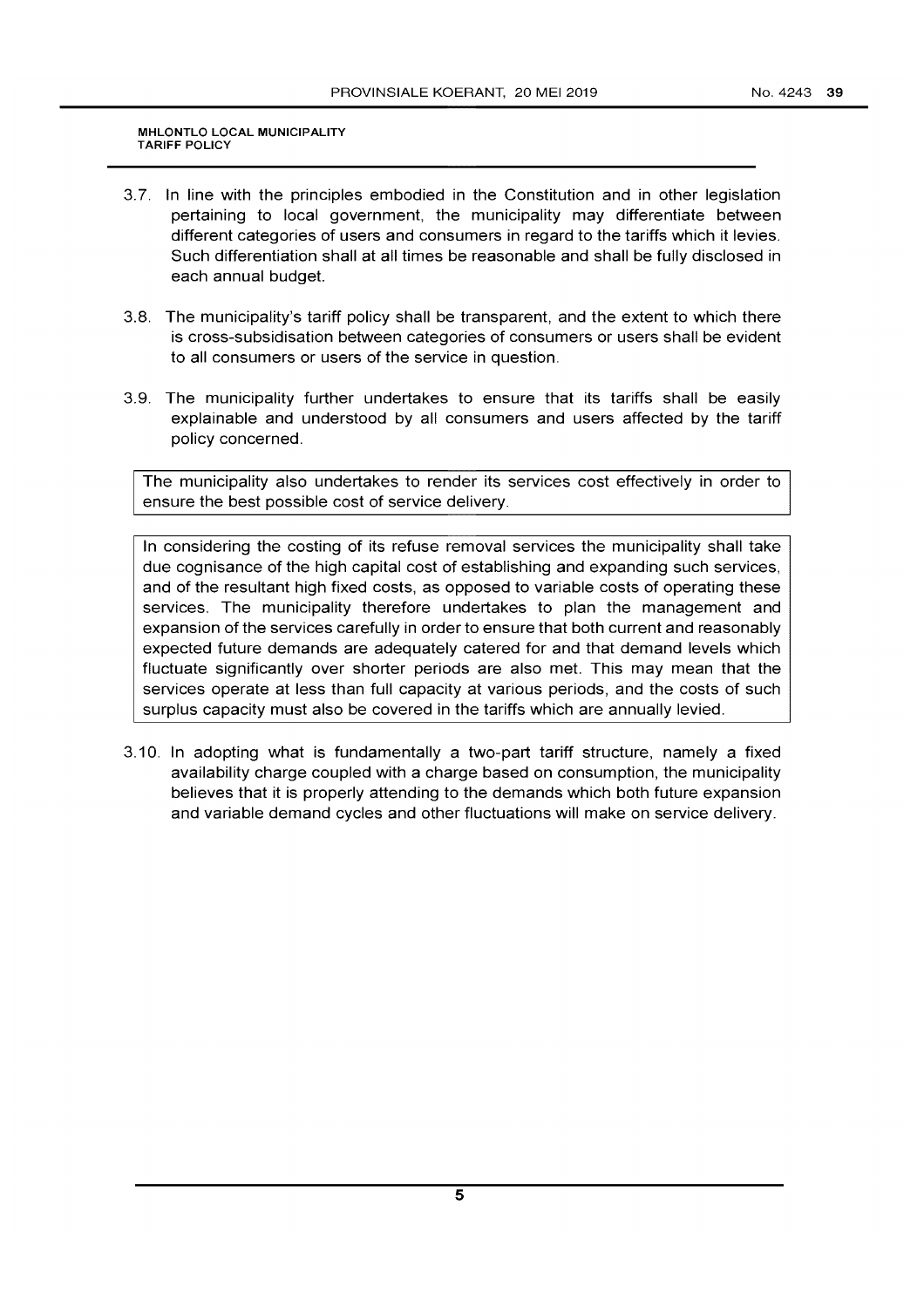## 4. **LEVYING OF TARRIFFS**

- 4.1 The Council determines tariffs when approving its budget for a budget year. Council may determine tariffs during the course of the financial year only when:
	- A new service is introduced.
	- No tariff for an existing service has previously been imposed.
- 4.2 Users will be treated equitably through differentiation for tariff purposes.
- 4.3 In terms of section 28 (6) of the MFMA Council may not increase tariffs during a financial year, except when required in terms of a financial recovery plan.
- 4.4 Council shall give authority to levy tariffs by passing a majority resolution during the budget approval process.

## 5. **SUBSIDIZATION OF THE BASIC SERVICE TARIFF**

- 5.1 Basic level consumption of any service may be subsidized by a higher level tariff, depending on legislative requirement.
- 5.2 Domestic consumers may have consumption subsidized from allocations received from National Income such as the Equitable Share.

## 6. **DETERMINATION OF TARIFFS FOR MAJOR SERVICES**

- 6.1 In order to determine the tariffs which must be charged for the supply of the major services, the municipality shall identify all the costs of operation of the undertakings concerned, including specifically the following:
	- Depreciation expenses.
	- Maintenance of infrastructure and other fixed assets.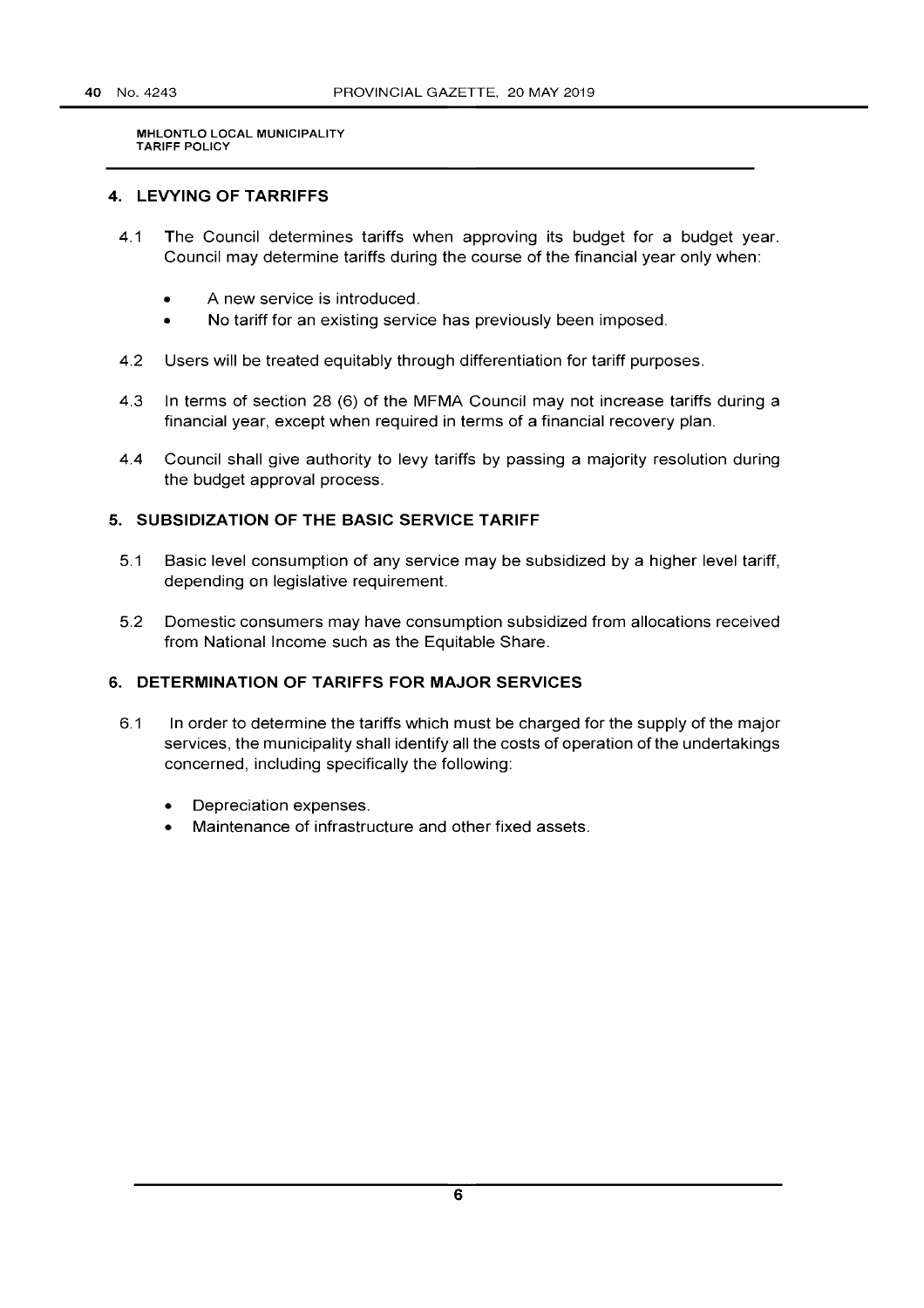- Administration and service costs, including:
	- $\circ$  service charges levied by other departments such as finance, human resources and legal services;
	- $\circ$  reasonable general overheads, such as the costs associated with the office of the municipal manager;
	- o adequate contributions to the provisions for bad debts and obsolescence of stock.
- 6.2 It is essential to take into consideration the following needs while determining a tariff structure:-
	- The need to reflect costs as accurately as possible in order to achieve cost effectiveness;
	- The need to ensure equality and fairness between user groups;
	- The need for a practically implementable tariff;
	- The need to use appropriate metering and provisioning technology;
	- The need for an understandable tariff; and
	- The user's ability to pay.
- 6.3 The cost of approved indigency relief measures.

## 7. **REFUSE REMOVAL**

- 7.1 The categories of refuse removal users as set out below shall be charged at the applicable tariffs, as approved by the council in each annual budget.
- 7.2 Tariff adjustments shall be effective from 1 July each year.
- 7.3 A separate fixed monthly refuse removal charge shall apply to each of the following categories of users, based on the costs of the service concerned:
	- Domestic and other users (once weekly removal).
	- Business and other users (twice weekly removal).
	- Business and other users (thrice weekly removal).
	- Business and other (bulk consumers).
	- Hospitals
	- Government
- 7.4 Registered indigents may receive such discount on this charge as the council deems affordable when approving each annual budget.
- 7.5 A fixed monthly charge shall be charged to the municipality's departments equal to the lowest (domestic) tariff.

## 8. **PROPERTY RATES**

8.1 Property rates are levied as determined by Council from time to time and is covered in the Property Rates Policy and Bylaw of the Mhlontlo Municipality.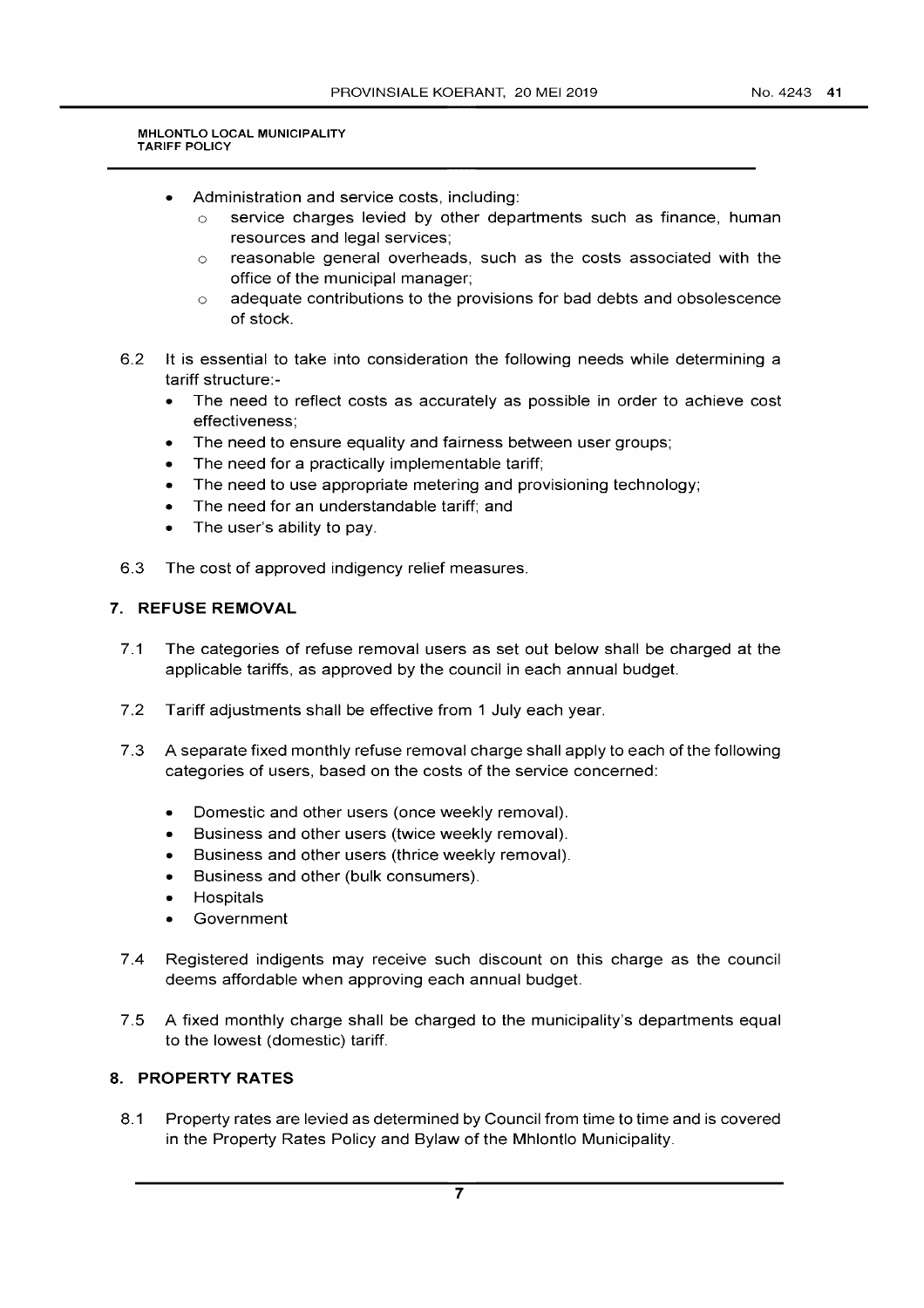## **9. SUNDRY TARIFFS**

9.1 All other services offered by the Council are charged at a tariff as determined by the Council annually during the budget process. Tariffs should at least cover the basic cost of these services.

## **10. IMPLEMENTATION AND REVIEW OF THIS POLICY**

- 10.1 This policy shall be implemented once approved by Council. All future tariff charges must be considered in accordance with this policy.
- 10.2 In terms of section 17(1) (e) of the Municipal Finance Management Act this policy must be reviewed on annual basis and the reviewed policy tabled to Council for approval as part of the budget process.

**Signature Date Date** 

**Municipal Manager** 

**Adopted by Council Effective Date**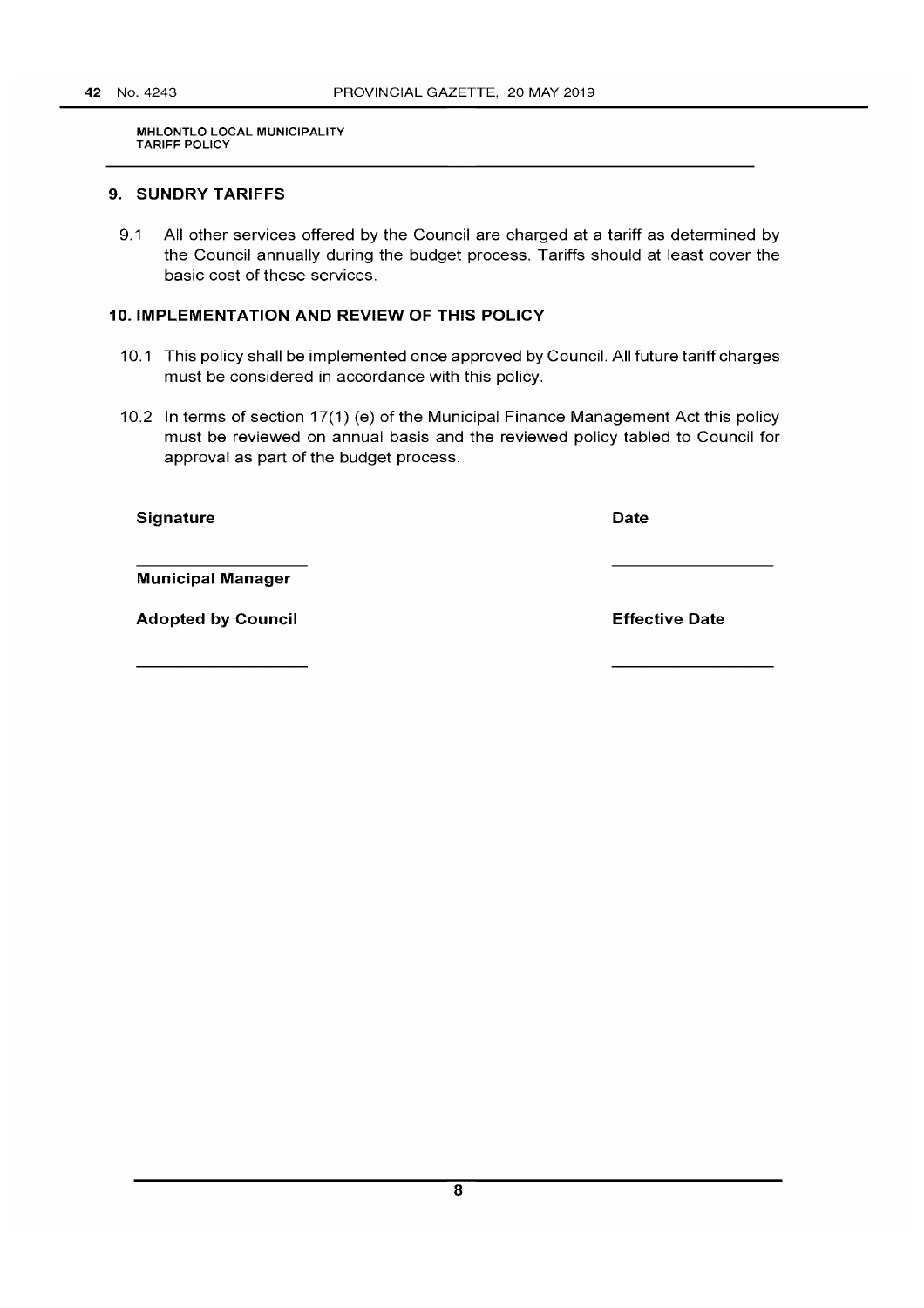## LOCAL AUTHORITY NOTICE 102 OF 2019

## Buffalo City Metropolitan Municipality (EASTERN CAPE)

## Removal of Restrictions in terms of the Spatial Planning and Land Use Management Act, 2013 (Act 16 of 2013)

## ERF 11128, EAST LONDON (20 TAINTON AVENUE, BONNIE DOON).

Under Section 47 of the Spatial Planning and Land Use Management Act, 2013 (Act 16 of 2013) and upon instructions of by the Local Authority, a notice is hereby given that condition/s B 3 (a)-(d) and C (a)-(e) in Deed of Transfer No. TS30S/2018, applicable to Erf 11128 East London are hereby removed.